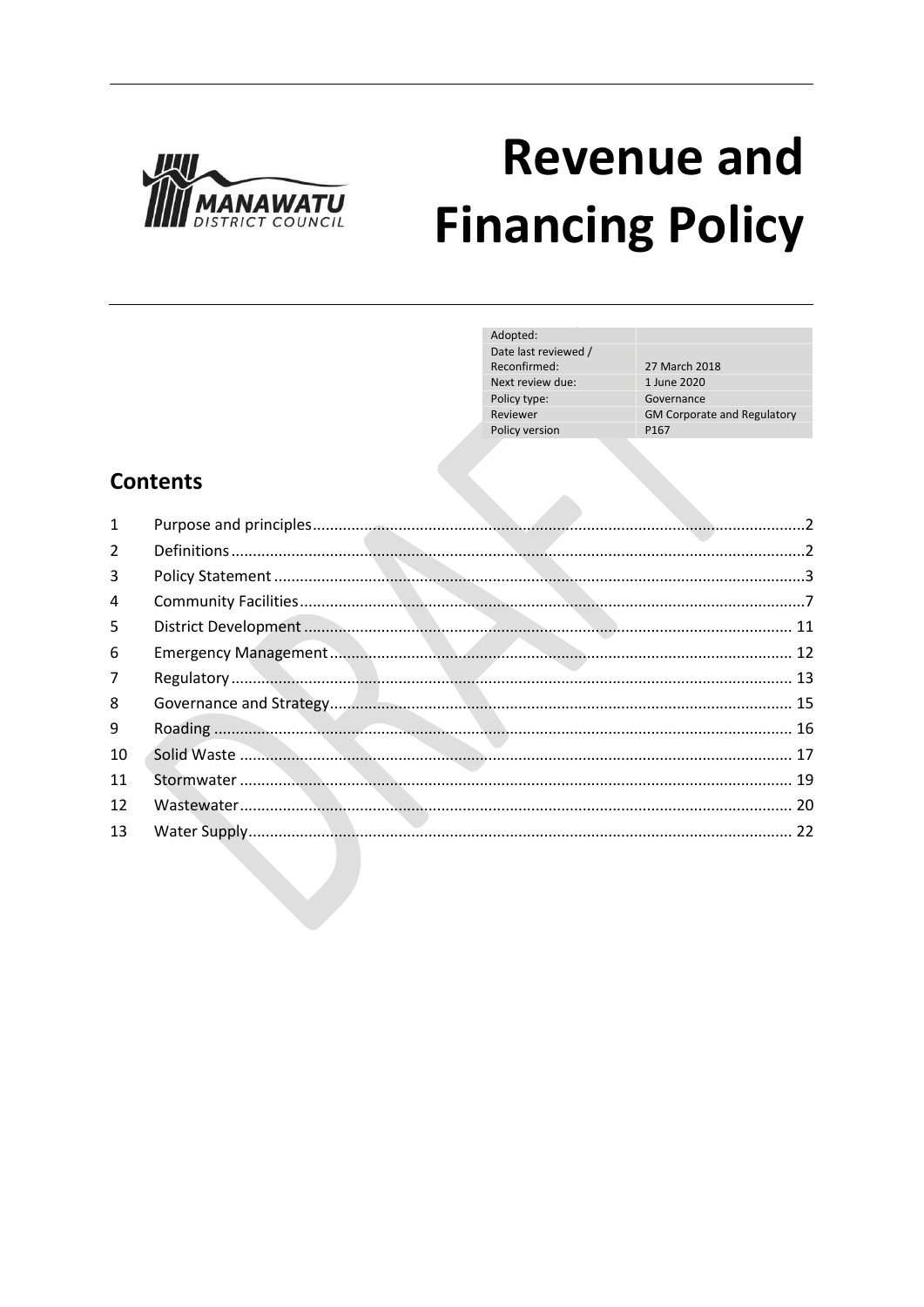# **1 Purpose and principles**

- $1.1$ The purpose of this Policy is to:
	- (a) Set out all the potential revenue and funding sources available to Council and outline its policies about how and when it will use each,
- $1.2$ Set out the Council's policies for the funding of operating expenditure and capital expenditure,
	- (b) Set out Council's funding arrangements for each of its activities following consideration of the factors in section 101(3) of the Local Government Act 2002. ("the LGA"),
	- (c) Comply with Sections 101, 102 and 103 of the LGA
- $1.3$ In order to determine the funding arrangements (including the appropriate sources of funding) for each activity, Council has considered:
	- (a) the community outcomes to which each activity primarily contributes,
	- (b) the distribution of benefits between the community as a whole, any identifiable part of the community, and individuals,
	- (c) over what period of time the benefits are expected to occur,
	- (d) the extent to which the actions or inaction of particular individuals or groups contribute to the need to undertake the activity; and
	- (e) the costs and benefits, including consequences for transparency and accountability, of funding any activity distinctly from other activities
- $1.4$ In determining what sources of funding are appropriate to meet the funding needs of the Council, the Council has also considered the overall impact of any allocation of liability for revenue needs on the current and future social, economic, environmental, and cultural well-being of the community.
- $1.5$ The funding arrangements and supporting principles outlined in this policy have been determined alongside the development of Council's Performance Management Framework. This ensures alignment between the activity funding arrangements and the assessment of each activity's contribution to Council's community outcomes as well as the overall impact of the arrangements on the current and future social, economic, environmental, and cultural well-being of the community.

# **2 Definitions**

- **Capital value (CV)** as per Section 2(1) of the Rating Valuations Act 1998
- **Differentials** weighting applied based on the different categories of rateable land
- **Exacerbator** a person or group of people whose actions or inactions contribute to the need to undertake an activity
- **General rate** generally used by the Council to fund activities that are of public benefit and cannot be charged to specific users. The Council assesses the **general rate** on CV and LV
- **Land value** (**LV**) as per Section 2(1) of the Rating Valuations Act 1998
- **Private funding** funding received from any source that is not rates

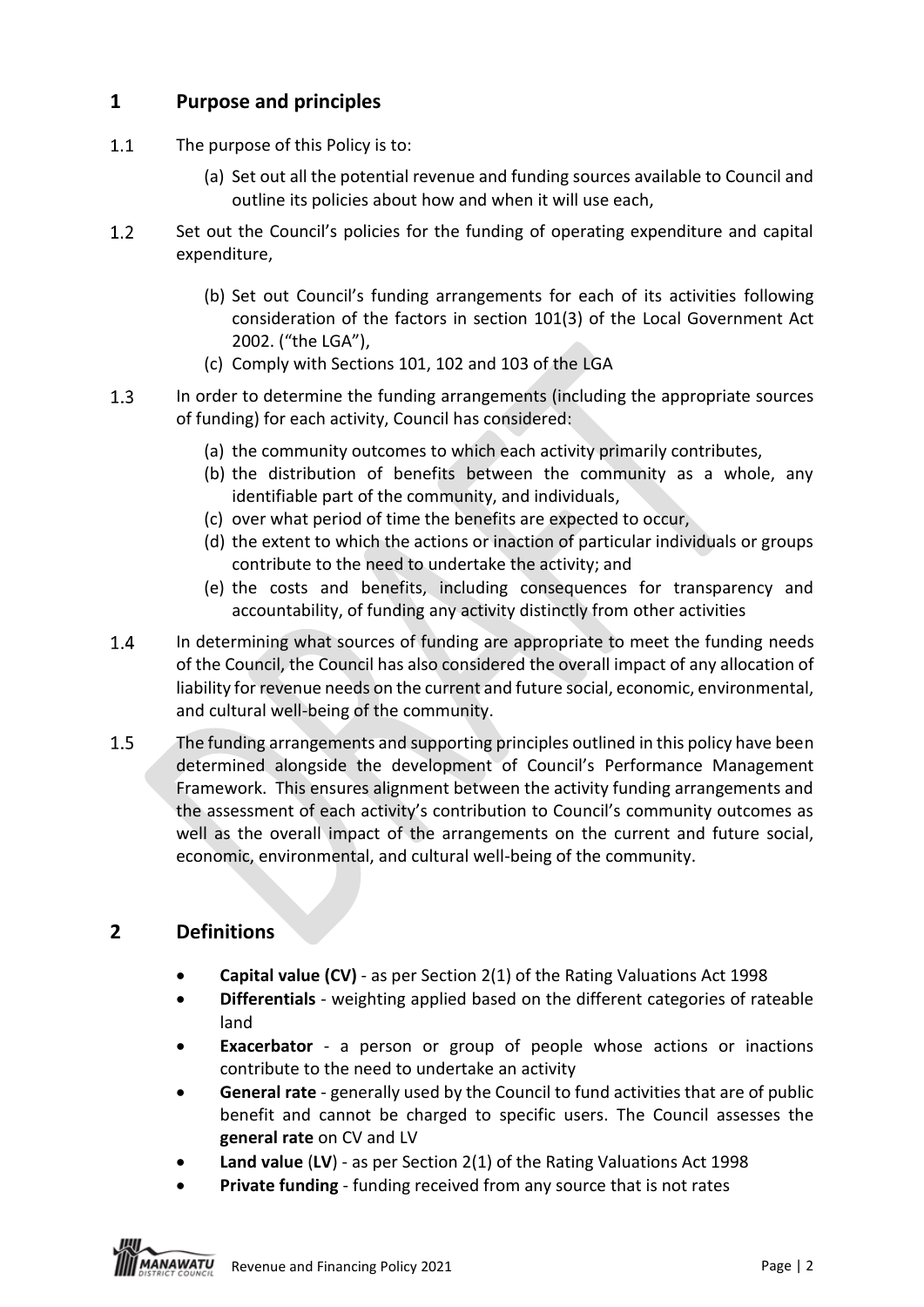- **Public funding** funding received from rates under the definition set out in the Local Government Act 2002
- **Scheme** Defined area of rateable units receiving a specific utility service
- **Uniform Annual General Charge** (**UAGC**) a single rate applied uniformly across all ratepayers in the District as per section 15 of the Local Government (Rating) Act 2002
- **Targeted rate** A rate set for one or more Council activities. Some **targeted rate**s may have **differentials** applied
- **Uniform targeted rate** (**UTR**) a **targeted rate** set on a uniform basis as per section 16(4)(a) of the Local Government (Rating) Act 2002
- **User fees and charges** a charge to the user of a service to contribute to the costs associated with the provision of that service

# **3 Policy Statement**

 $3.1$ Sources of funding for operating expenditure

Operating expenses are funded annually using the sources listed below:

- **General rate**s (Council assesses the **general rate** on **capital value** except for Defence Force land which must be assessed on **land value**)
- **Targeted rate**s
- Lump sum contributions
- **User fees and charges**
- Interest and dividends from investments
- **Uniform Annual General Charge** (**UAGC**) a single rate applied uniformly across all ratepayers in the District
- **Differentials** are set applied based on Council's assessment of user benefit of various activities within the District

Council may choose not to fully fund operating expenditure in any particular year if the deficit can be funded from operating surpluses in the immediately preceding or subsequent years. An operating deficit will only be budgeted when beneficial to avoid significant fluctuations in rates, fees or charges.

#### $3.2$ Sources of funding for capital expenditure

Council funds capital expenditure from borrowing and then spreads the repayment of that borrowing over several years. This enables Council to match charges placed on the community against the period of benefits from capital expenditure.

Borrowing is managed within the framework specified in the Liability Management Policy. While seeking to minimise interest costs and financial risks associated with borrowing is of primary importance, Council seeks to match the term of borrowings with the average life of assets when practical.

Council's overall borrowing requirement is reduced to the extent that other funds are available to finance capital expenditure. Such other funds include:

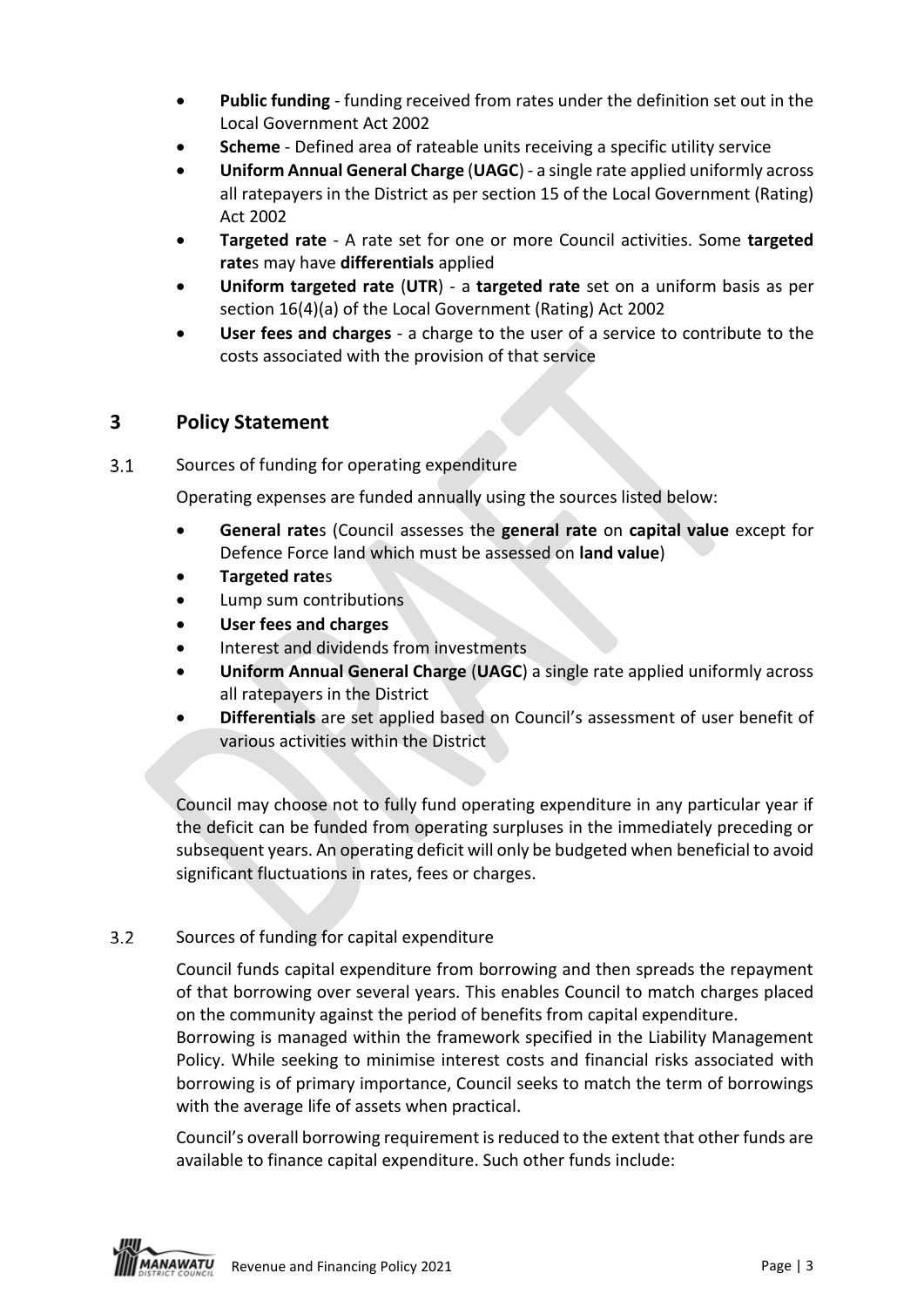- Council reserves, including reserves comprising financial contributions under the Resource Management Act 1991
- Contributions towards capital expenditure from other parties such as NZ Transport Agency (in relation to certain roading projects)
- Development contributions
- Annual revenue collected to cover depreciation charges
- Proceeds from the sale of assets
- Any other sources

#### $3.3$ **Exacerbator** costs

Recovery of **exacerbator** costs will be in full where possible.

 $3.4$ Activity funding sources

> The table below summarises the funding arrangements for each activity of Council determined as a result of the considerations outlined in section 1.2 of this policy. A brief precis of the funding rationale for each activity follows.

> The funding split percentages and funding source percentages in this Policy (and including the tables below) are indicative only.

|                                                        | <b>Funding Split</b> |          | <b>Funding Source</b>                             |                                                                       |
|--------------------------------------------------------|----------------------|----------|---------------------------------------------------|-----------------------------------------------------------------------|
| Activity                                               | Public               | Private  | Public                                            | Private                                                               |
| <b>Community Facilities</b>                            |                      |          |                                                   |                                                                       |
| <b>Cemeteries</b>                                      | 60-70%               | 40-30%   | <b>General Rate (CV)</b>                          | <b>User fees and charges</b><br>[interment, plots, etc.]              |
| <b>Libraries</b>                                       | 95-98%               | $5 - 2%$ | <b>UTR</b> (Feilding<br>60%,<br><b>Rural 40%)</b> | User fees and charges [fines,<br>fees, internet, etc.]                |
| <b>Makino Aquatic</b><br><b>Centre</b>                 | 70-75%               | 30-25%   | UTR (Feilding 60%,<br><b>Rural 40%)</b>           | <b>User fees and charges</b><br>[admission, hireage, classes,<br>etc. |
| <u>Parks, reserves</u><br>and Sports<br><u>grounds</u> | 95-98%               | $5 - 2%$ | Targeted Rate (CV) /<br><b>UTR</b>                | User fees and charges [ground<br>fees and hireage]                    |
| <b>Property</b>                                        | 90-95%               | 10-5%    | <b>General Rate (CV)</b>                          | <b>User fees and charges [leases</b><br>and rent]                     |
| <b>Property 38-40</b><br><b>Bowen Street</b>           | 0%                   | 100%     |                                                   | <b>User fees and charges [leases</b><br>and rent]                     |
| <b>Halls</b> and<br>Recreation<br><b>Complexes</b>     | 95-100%              | $5 - 0%$ | <b>UAGC</b>                                       | Lease fees and cost recovery                                          |

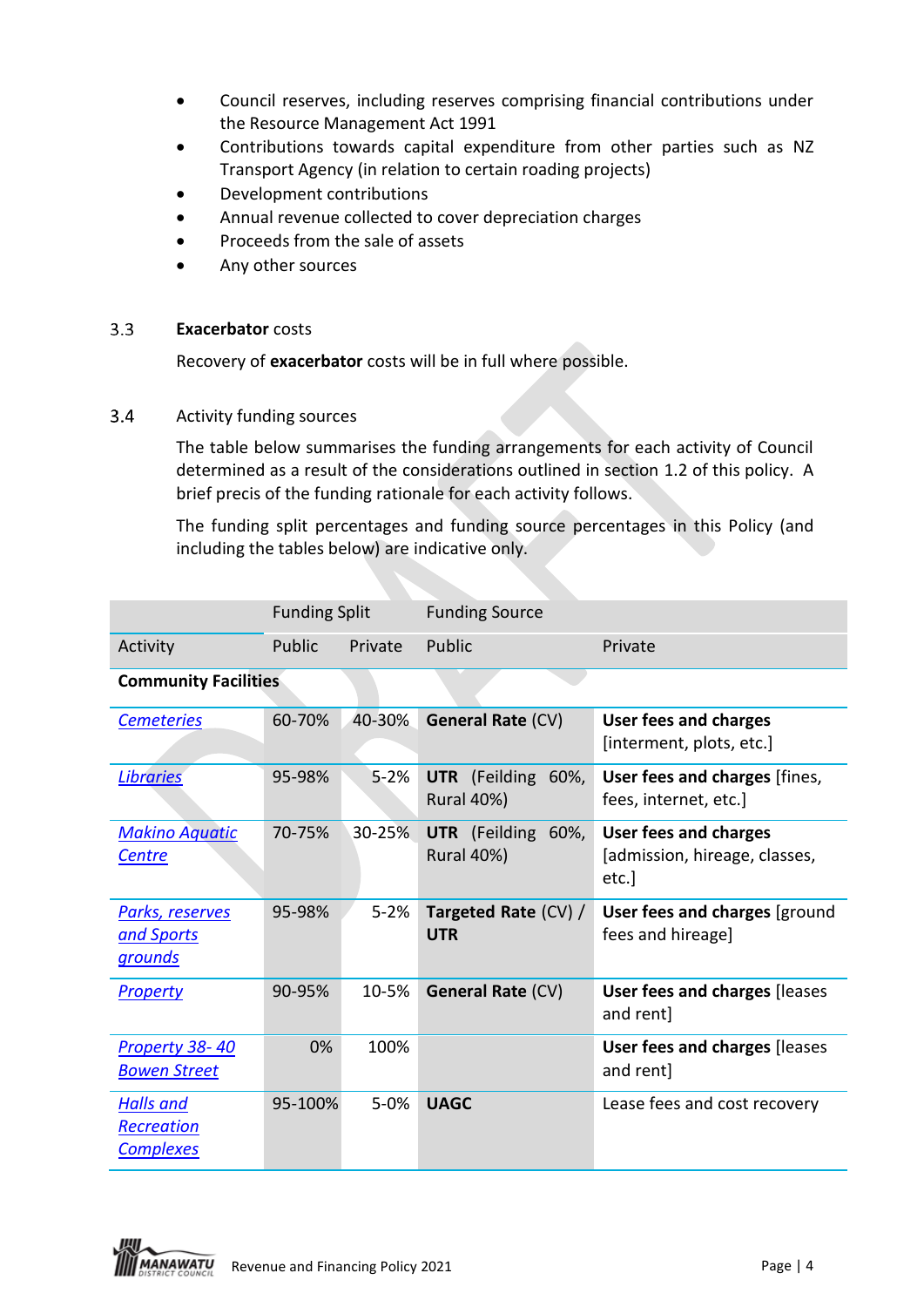|                                                  | <b>Funding Split</b> |          | <b>Funding Source</b>                                                |                                                                                        |  |
|--------------------------------------------------|----------------------|----------|----------------------------------------------------------------------|----------------------------------------------------------------------------------------|--|
| Activity                                         | Public               | Private  | Public                                                               | Private                                                                                |  |
| <b>Public</b><br>Conveniences                    | 100%                 | 0%       | <b>UAGC</b>                                                          | n/a                                                                                    |  |
| <b>District Development</b>                      |                      |          |                                                                      |                                                                                        |  |
| <b>Community</b><br><b>Development</b>           | 95-100%              | $5 - 0%$ | <b>General Rate (CV)</b>                                             | Grants                                                                                 |  |
| Economic<br><b>Development</b>                   | 100%                 | 0%       | <b>General Rate (CV)</b>                                             | n/a                                                                                    |  |
| <b>District Plan</b>                             | 100%                 | 0%       | <b>General Rate (CV)</b><br>24% / UTR 76%                            | n/a                                                                                    |  |
| <b>Feilding</b><br><b>CBD</b><br><b>Security</b> | 100%                 | 0%       | General Rate<br>(CV)<br>20% / UTR CBD only<br>80%                    | n/a                                                                                    |  |
| <b>Emergency Management</b>                      |                      |          |                                                                      |                                                                                        |  |
| <b>Emergency</b><br><b>Management</b>            | 100%                 | 0%       | <b>General Rate (CV)</b>                                             | n/a                                                                                    |  |
| Regulatory                                       |                      |          |                                                                      |                                                                                        |  |
| <b>Animal Control</b>                            | 40%                  | 60%      | <b>UTR</b>                                                           | <b>User fees and charges</b><br>[registration, impoundments,<br>infringements etc]     |  |
| <b>Building Control</b>                          | 40%                  | 60%      | General Rate<br>(CV)<br>24% / UTR 76%                                | <b>User fees and charges</b><br>[building consents, warrants,<br>infringements etc]    |  |
| <b>Compliance and</b><br><b>Monitoring</b>       | 90%                  | 10%      | General Rate<br>(CV)<br>24%/ UTR 76%                                 | <b>User fees and charges</b><br>[registration, licences, permits,<br>certificates etc] |  |
| <b>Consent Planning</b>                          | 70%                  | 30%      | <b>General Rate (CV)</b><br>24%/ UTR 76%                             | <b>User fees and charges</b><br>[consents, infringements etc]                          |  |
| <b>Governance and Strategy</b>                   |                      |          |                                                                      |                                                                                        |  |
| <b>Governance and</b><br><b>Strategy</b>         | 95-100%              | $5 - 0%$ | General Rate (CV)<br>50% / UAGC 50%                                  | Election related revenue during<br>an election year                                    |  |
| <b>Roading</b>                                   |                      |          |                                                                      |                                                                                        |  |
| <b>Feilding CBD</b><br>Redevelopment             | 100%                 | 0%       | <b>General Rate (CV)</b><br>15% / Targeted Rate<br>(CV) CBD only 85% | n/a                                                                                    |  |
| <u> Roading – Non</u><br><b>Subsidised</b>       | 100%                 | 0%       | Targeted Rate (CV) /<br><b>UTR</b>                                   | n/a                                                                                    |  |

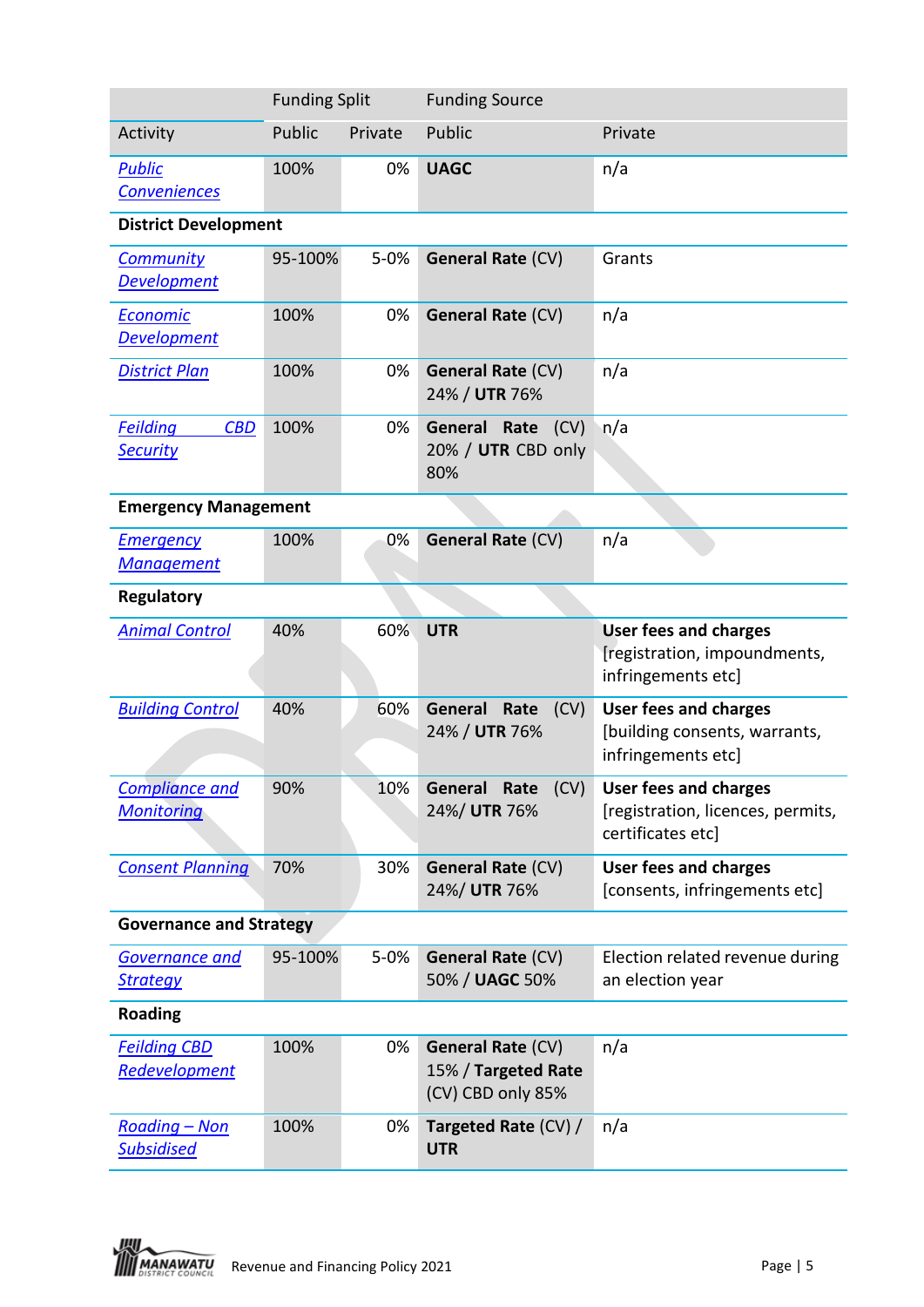|                                                                | <b>Funding Split</b> |         | <b>Funding Source</b>                                                                                            |                                                                                           |
|----------------------------------------------------------------|----------------------|---------|------------------------------------------------------------------------------------------------------------------|-------------------------------------------------------------------------------------------|
| Activity                                                       | Public               | Private | Public                                                                                                           | Private                                                                                   |
| $Roading -$<br><b>Subsidised</b><br>(2021/22)                  | 47%                  | 53%     | Targeted Rate (CV) /<br><b>UTR</b>                                                                               | Subsidies [NZTA subsidy]<br>Subject to contract change                                    |
| $Roading -$<br><b>Subsidised</b><br><u>(2022/23)</u>           | 48%                  | 52%     | Targeted Rate (CV) /<br><b>UTR</b>                                                                               | Subsidies [NZTA subsidy]<br>Subject to contract change                                    |
| Roading-<br><b>Subsidised</b><br>(2023/24)                     | 49%                  | 51%     | Targeted Rate (CV) /<br><b>UTR</b>                                                                               | Subsidies [NZTA subsidy]<br>Subject to contract change                                    |
| <b>Solid Waste</b>                                             |                      |         |                                                                                                                  |                                                                                           |
| <u>Solid Waste</u><br><b>Collection and</b><br><b>Disposal</b> | 35-45%               | 65-55%  | <b>UAGC</b>                                                                                                      | <b>User fees and charges [blue</b><br>bag sales, transfer station gate<br>takings, fines] |
| <b>Kerbside</b><br><b>Recycling</b><br>Collection              | 100%                 | 0%      | <b>UTR</b>                                                                                                       | n/a                                                                                       |
| <b>Stormwater</b>                                              |                      |         |                                                                                                                  |                                                                                           |
| <b>Rural Land</b><br><b>Drainage</b>                           | 100%                 | 0%      | Targeted rate (LV)<br><b>Scheme Specific</b>                                                                     | n/a                                                                                       |
| <b>Urban</b><br><b>Stormwater</b>                              | 100%                 | 0%      | <b>General Rate (CV)</b><br>20% / UTR 80%                                                                        | n/a                                                                                       |
| Wastewater                                                     |                      |         |                                                                                                                  |                                                                                           |
| <b>Wastewater</b>                                              | 70-80%               | 30-20%  | <b>Targeted Rate</b><br>(fixed)<br>[connected/availabl<br>e/restricted]                                          | User fees and charges [trade<br>waste, rental and lease]                                  |
| <b>Nursery</b>                                                 | 0%                   | 100%    |                                                                                                                  | Plant sales and planting<br>charges                                                       |
| <b>Water Supply</b>                                            |                      |         |                                                                                                                  |                                                                                           |
| <b>Water Supply</b>                                            | 100%                 | 0%      | <b>Targeted Rate</b><br>(fixed)<br>[connected/availabl<br>e/restricted] / Water<br>by Metre Rate<br>(volumetric) | n/a                                                                                       |

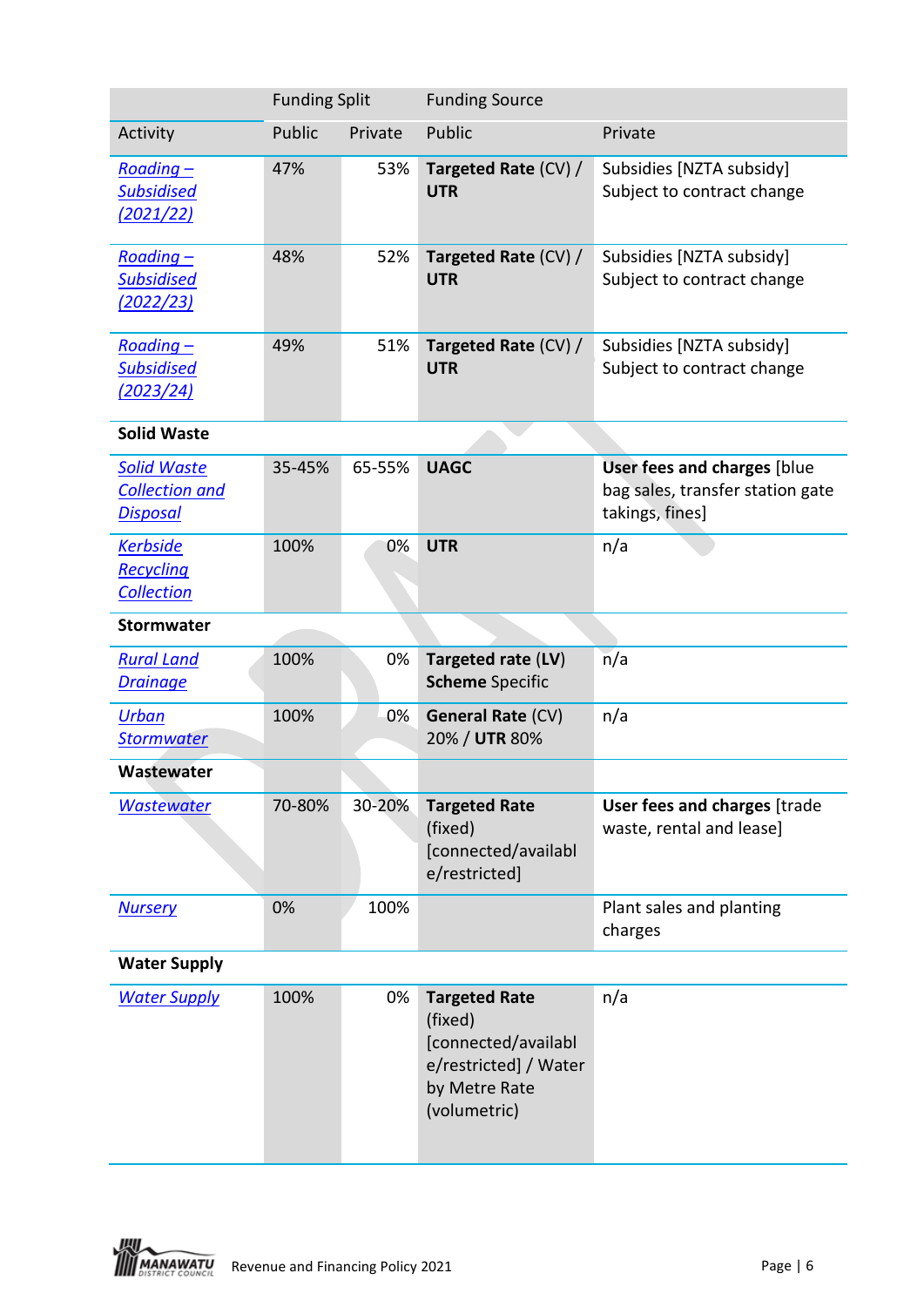|                                            | <b>Funding Split</b> |         | <b>Funding Source</b>              |         |
|--------------------------------------------|----------------------|---------|------------------------------------|---------|
| Activity                                   | <b>Public</b>        | Private | Public                             | Private |
| Water Supply $-$<br><b>Scheme</b> Specific | 100%                 |         | 0% UTR scheme specific n/a<br>rate |         |

# **4 Community Facilities**

#### <span id="page-6-0"></span> $4.1$ Cemeteries

| <b>Public 60-70%</b>           | <b>Private 40-30%</b>                             |
|--------------------------------|---------------------------------------------------|
| <b>*****</b> General Rate (CV) | User fees and charges<br>(interment, plots, etc.) |

### **Rationale for Funding Choice:**

- The entire community benefits from provision of cemeteries
- There should be a cost to the individual or family for interments in cemeteries

Cemeteries provide both public and private benefits. The public expect provision of a cemetery service that everyone can use. While the Burial and Cremation Act 1964 requires local authorities to provide cemeteries it is appropriate that the individual or family meet the costs of burial.

Council determined that the most appropriate funding arrangements for this activity is a combination of a **uniform targeted rate** (district-wide) and **user fees and charges**.

#### <span id="page-6-1"></span> $4.2$ Manawatū District Libraries



### **Rationale for Funding Choice:**

- It is fair for individuals to pay for some of the services they use in the library such as learning and personal development, printing services, etc. No-cost lending provides significant public benefit for lifelong learning and improvement of literacy
- Feilding residents receive more benefit than rural residents
- **User fees and charges** are moving away from lending charges and fines to focus on paying for services and programmes

Manawatū District Libraries provide both public and private benefit. They provide services and spaces for the community which promote lifelong learning and connectedness, as well as being repositories for important historical and community information.

Libraries also provide private benefit through individual access to written and online educational resources, research materials and leisure time reading.

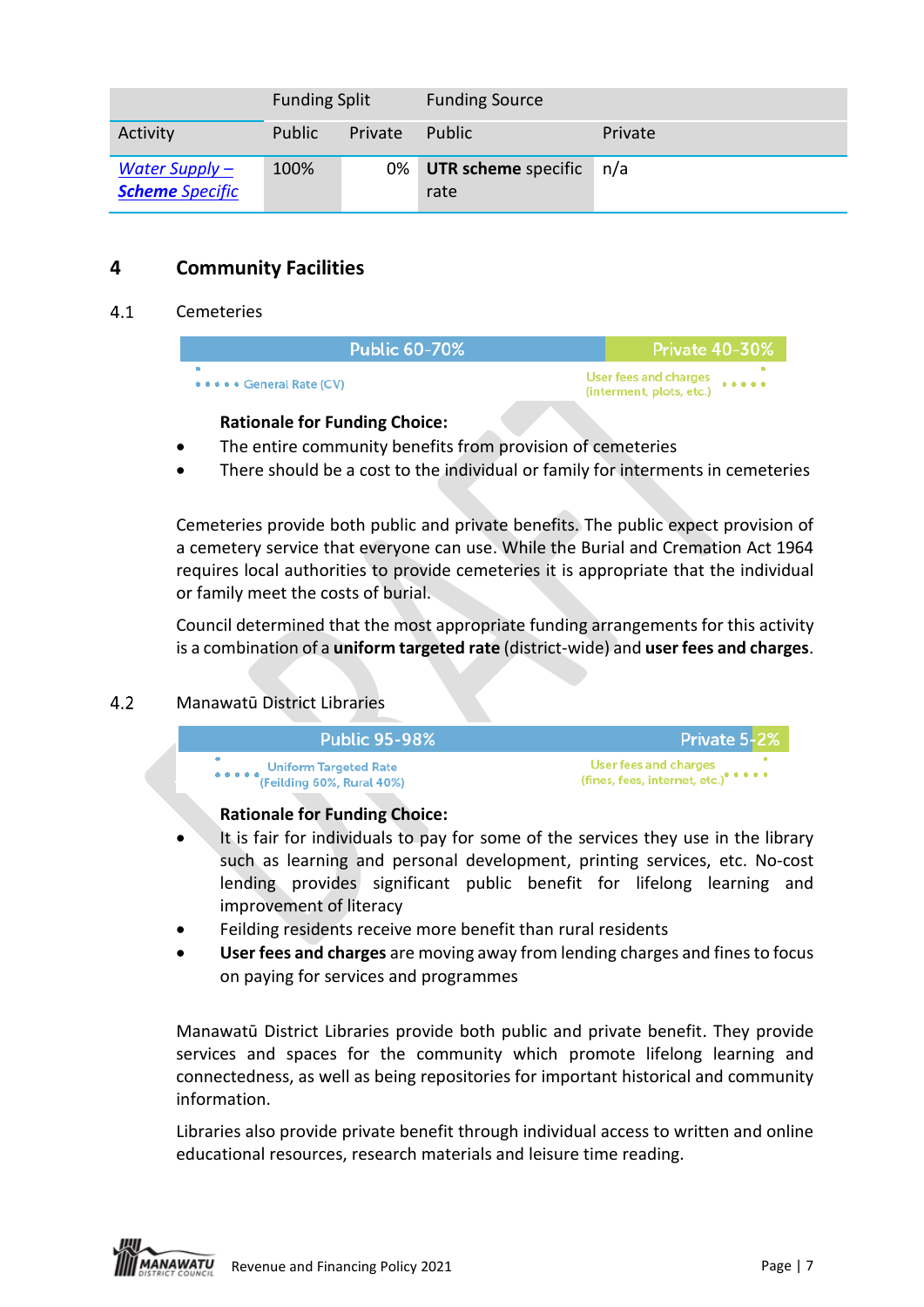Council determined that the most appropriate funding arrangement for the Manawatū District Libraries is a combination of **targeted rate**s and fees.

Due to the proximity of the library to Feilding residents, 60% of the required funding will be recovered from ratepayers within the 2009 Feilding Differential Rating Area (FDRA), and 40% will be recovered from the remainder of the district.

#### <span id="page-7-0"></span> $4.3$ Makino Aquatic Centre

| <b>Public 70-75%</b>                                                   | Private 30-25%                                                               |
|------------------------------------------------------------------------|------------------------------------------------------------------------------|
| <b>Uniform Targeted Rate</b><br><b>*****</b> (Feilding 60%, Rural 40%) | User fees and charges<br>(admission, hireage, <b>*****</b><br>classes, etc.) |

### **Rationale for Funding Choice:**

- Aquatic programmes, activities, education & physical exercise opportunities provide significant public benefit
- It is fair for individuals and groups using the pool to pay for entry, programmes and activities
- The facility is well used and supported by both Feilding and rural resident

The Makino Aquatic Centre is available to all and provides supervised recreational and educational programmes which benefit both individuals and the community as a whole. Council considers it important that the Makino Aquatic Centre remains competitive with other pools in the region.

Council determined that the most appropriate funding arrangement is a combination of **targeted rate**s and user fees. Due to the proximity of the Makino Aquatic Centre to Feilding residents, 60% of the required funding is recovered from ratepayers within the 2009 Feilding Differential Rating Area (FDRA), while 40% is recovered from the remainder of the district.

Recovery of costs for extra services, such as holiday programmes and swimming lessons will be in full from the participant.

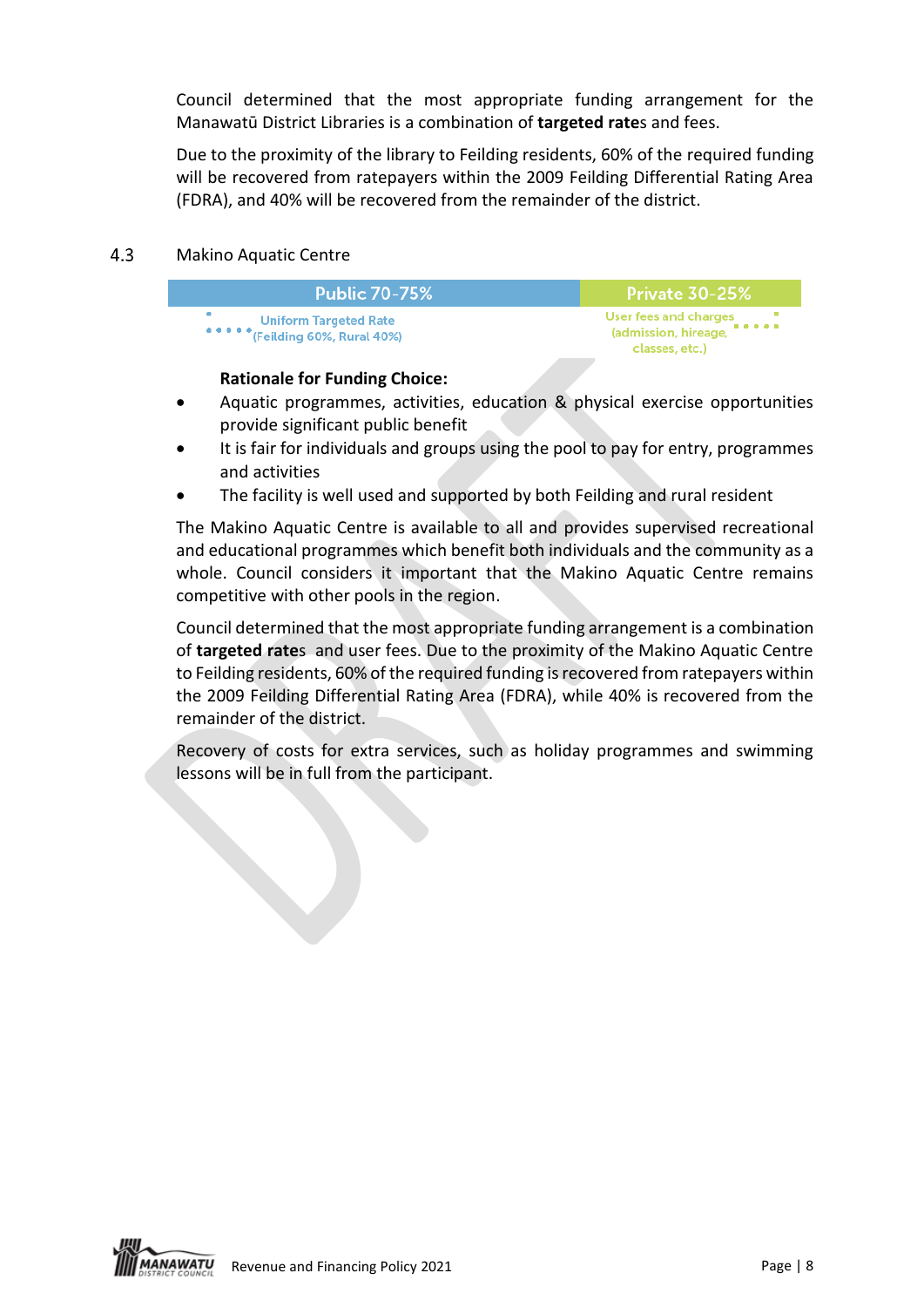#### <span id="page-8-0"></span>4.4 Parks Reserves and Sports Grounds



### **Rationale for Funding Choice:**

Parks, reserves and sportsgrounds support the whole community by providing safe, well-maintained spaces for public recreation

Parks reserves and sports grounds, including open spaces, gardens, trees and playgrounds, provide significant public benefit and some private benefits.

Benefits are ongoing to groups and individuals. Future generations will benefit in areas set aside for parks, reserves and sports grounds.

Council determined that the most appropriate funding arrangement for the public portion of this activity is through a combination of **uniform targeted rate** (district wide) and a **targeted rate** (based on **capital value** with **differentials**) and fees and charges as well as donations.

#### <span id="page-8-1"></span> $4.5$ Property

| <b>Public 90-95%</b>            | <b>Private 10-5%</b>                                     |
|---------------------------------|----------------------------------------------------------|
| <b>PARA F</b> General Rate (CV) | User fees and charges <b>Face a</b><br>[leases and rent] |
| Dettenele fan Friedling Obetern |                                                          |

### **Rationale for Funding Choice:**

- Council-owned buildings and land provide significant public benefit and support a range of services to the entire district
- Community groups, businesses and not for profit organisations should pay to rent or lease property from MDC

The exception to this is 38-40 Bowen Street, Feilding which is privately funded under a commercial lease agreement, with no expected impact on the ratepayer.

### Bowen Street

<span id="page-8-2"></span>

Council-owned houses, buildings and land throughout the district provide significant public benefit as they allow individuals, businesses and non-profit organisations the opportunity to rent or lease properties throughout the district. Council will only acquire and hold properties to assist in achieving the strategic objectives of Council and does not involve itself in acquiring properties for investment purposes.

Council determined that the most appropriate funding arrangement for this activity is a **general rate** (based on **capital value** with **differentials**).

**NAWATU** Revenue and Financing Policy 2021 **Page | 9** and Financing Policy 2021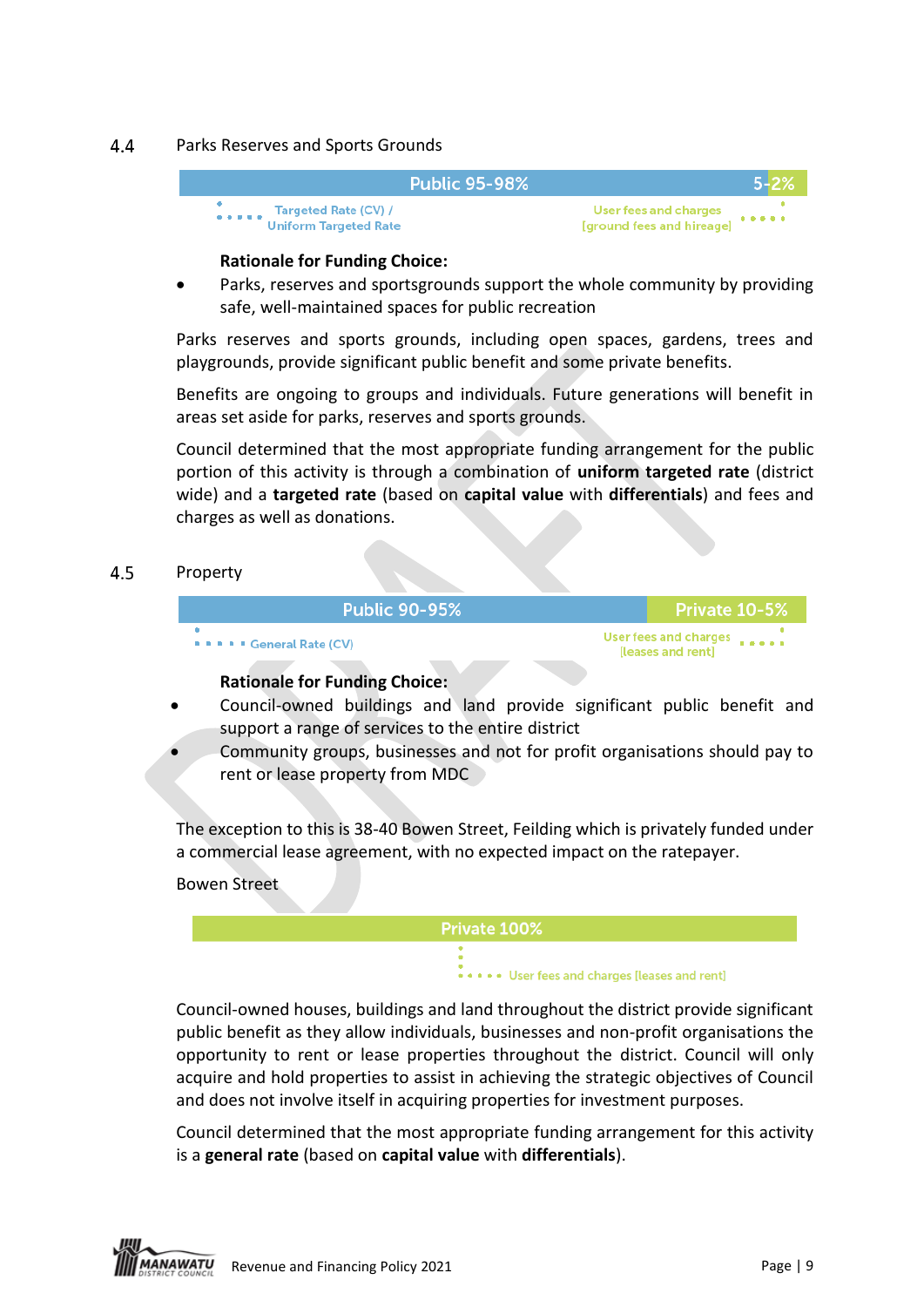#### <span id="page-9-0"></span>4.6 Halls and Recreation Complexes



#### **Rationale for Funding Choice:**

- Community halls and recreational complexes support the community
- The entire community benefits from the use of halls and recreational complexes for events such as training programmes, leisure, sporting activities and performing arts

Rural and community halls and recreation complexes provide significant public benefit through provision of multi-use venues for local communities and a hub for the community in the event of a natural disaster. Halls contribute to enhancing the community's sense of social connectedness, cultural wellbeing and civic pride.

Council determined that the most appropriate funding arrangement for this activity is a **UAGC**.

#### <span id="page-9-1"></span> $4.7$ Public Conveniences

#### **Public 100%**

• Uniform Annual General Charge

### **Rationale for Funding Choice:**

- Public conveniences provide benefit to all residents and visitors in the district
- Individuals should not pay to use these facilities

Public conveniences are an essential service for the community and provide significant public benefit such as maintaining appropriate standards in public health and meeting the expectations of residents and visitors. Public conveniences provide some private benefit, in the form of personal comfort.

It is impractical to collect payment for the use of public conveniences without significant investment. Council determined that the most appropriate funding arrangement for this activity is a **UAGC.**

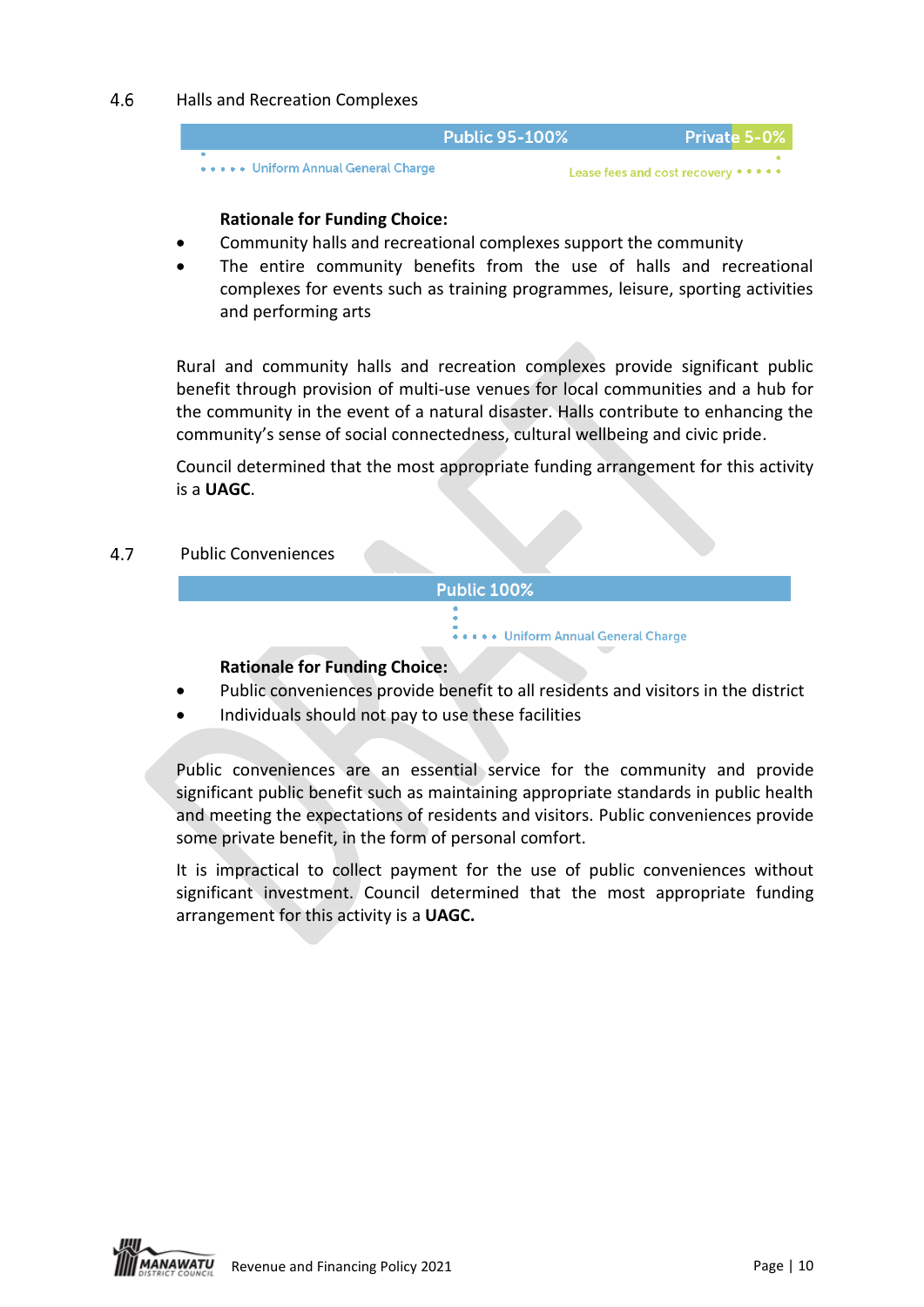# **5 District Development**

#### <span id="page-10-0"></span> $5.1$ Community Development

|                         | Public 95-100% | <b>Private 5-0%</b> |
|-------------------------|----------------|---------------------|
|                         |                |                     |
| ••••• General Rate (CV) |                | Grants • • • • •    |

### **Rationale for Funding Choice:**

• The provision of funding and support for community organisations, individuals and community development is of benefit to the district as a whole

The provision of funding and support for community organisations, individuals and community development initiatives is of significant public benefit to the whole district. Public benefit includes the delivery of local projects, actions, events and programmes to promote economic, social, environmental and cultural well-being in our district.

Council determined that the most appropriate funding arrangement for this activity is a **general rate** (based on **capital value** with **differentials**). Extra funding may be given in the form of low interest loans or reserve funds.

**Public 100%** 

<span id="page-10-1"></span> $5.2$ Economic Development

• • General Rate (CV)

### **Rationale for Funding Choice:**

• The economic development activity confers district-wide public benefit

The whole community benefits from Economic Development. Through funding a range of economic development activities Council provides support to businesses to enhance the economic potential and employment opportunities of the district, promote the district to potential investors and increase the pride and quality of life of all residents.

#### <span id="page-10-2"></span> $5.3$ District Planning

**Public 100%** 

... Uniform annual general charge (76%) / General rate (24%)

### **Rationale for Funding Choice:**

The development and review of district planning policies confers district-wide public benefit

The whole community benefits from district planning. Providing sufficient land with suitable zoning, infrastructure and services supports the expansion of economic activity and well-being in the district.

Council decided the most appropriate funding arrangement for this activity is a 76/24 split between a **uniform annual general charge** (a standard amount that each

**NAWATU** Revenue and Financing Policy 2021 **Page | 11**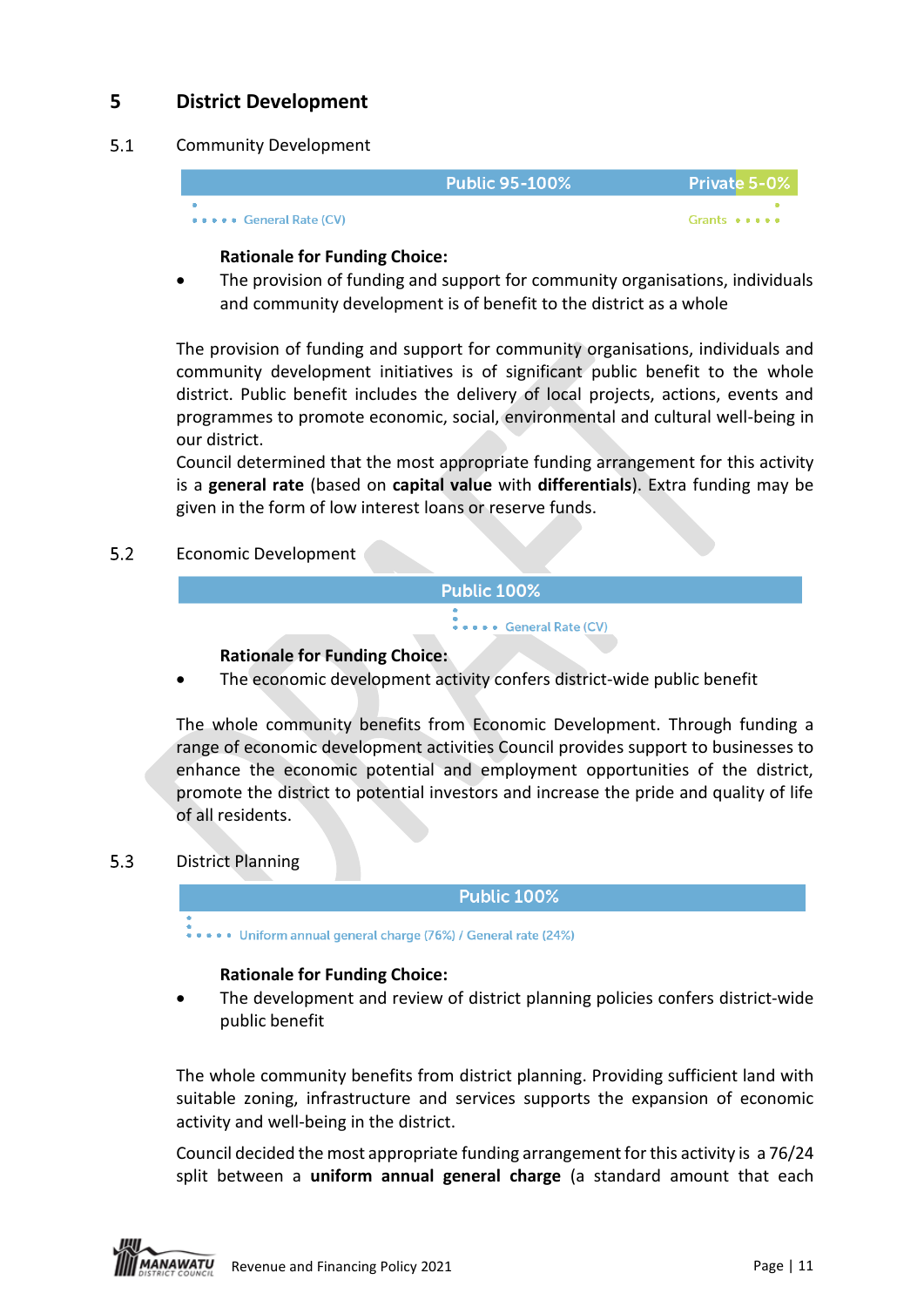ratepayer is charged) and the **general rate** (determined by **capital value**) to be consistent with the rest of the regulatory activity.

5.4 Feilding Central Business District (CBD) Security

#### **Public 100%**

\*\*\*\*\* General Rate (CV) 20% / Uniform Targeted Rate CBD only 80%

#### **Rationale for Funding Choice:**

- The benefits of Feilding CBD security services are greatest for those businesses within the defined CBD area
- Residents and visitors also benefit from an attractive and safe CBD

Benefits of Feilding CBD security services are greatest for those businesses within the defined CBD area, with reduced risk of burglary or vandalism. Residents and visitors also benefit from security services which keep the CBD attractive and safe.

Council determined that the most appropriate funding arrangement for this activity is the **general rate** (based on **capital value** with **differentials**) and a **targeted rate** on the defined CBD area only (based on **capital value**).

### **6 Emergency Management**

#### <span id="page-11-0"></span> $6.1$ Emergency Management

#### **Public 100%**

#### \*\*\*\*\* General Rate (CV)

### **Rationale for Funding Choice:**

• The Emergency Management activity provides significant public benefit to the entire district

Emergency Management provides significant public benefit through:

- Increased preparedness for natural disasters
- Helping minimise the effects of a natural disaster on people and property
- Giving peace of mind for residents
- Providing a system for recovery following a natural disaster

The system aims to protect the whole community, although some individuals may benefit more than others.

Council determined that the most appropriate funding arrangement for this activity is a **general rate.**

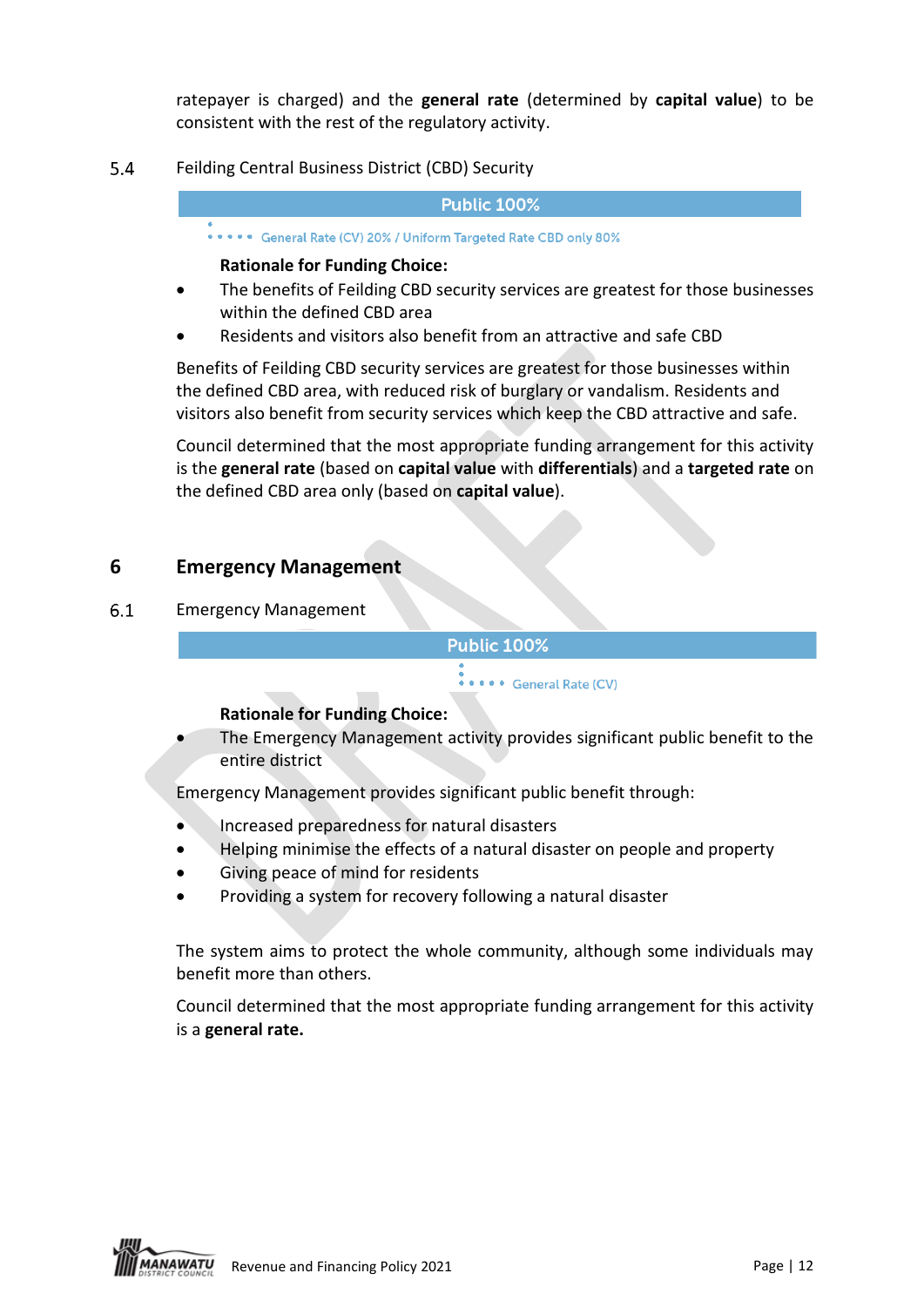# **7 Regulatory**

#### <span id="page-12-0"></span> $7.1$ Animal Control



### **Rationale for Funding Choice:**

- Individuals should pay privately for the benefit they receive, e.g. ownership of a dog(s)
- Irresponsible animal owners should receive fines for their actions
- The residents of the entire district derive some benefit through protection from dangerous, menacing and/or wandering animals

Animal Control provides some public good through enhancing public health and safety, controlling problem animals, and preventing nuisances, potential injury and distress. Animal owners also receive significant private benefit, such as recovery of their animals if they stray and protection from dangerous animals.

Council incurs significant extra costs due to people who fail to keep their animals under adequate control.

Council determined that the most appropriate funding arrangements for this activity is a combination of a **uniform targeted rate** (district wide) and **user fees and charges**.

#### <span id="page-12-1"></span> $7.2$ Building Control



### **Rationale for Funding Choice:**

- Significant private benefit is experienced by consent applicants through meeting legislative requirements and community expectations, and increases in property values over time
- Some public benefit exists from auditing Building Warrants of Fitness, inspection of swimming pool fencing, earthquake prone building administration and responding to complaints, for example, dangerous buildings

The public benefit of Building Control include planned development of the district, protection of the public and a consistency in building standards. Applicants for consents receive significant private benefit through meeting legislative requirements and community expectations. Private benefit may include an increase in property values over time.

Council determined that the most appropriate funding arrangement for the public portion of this activity is through a combination of a **general rate** (based on **capital value** with **differentials**), a **uniform targeted rate** (district wide) and for the private portion of the activity, **user fees and charges**.

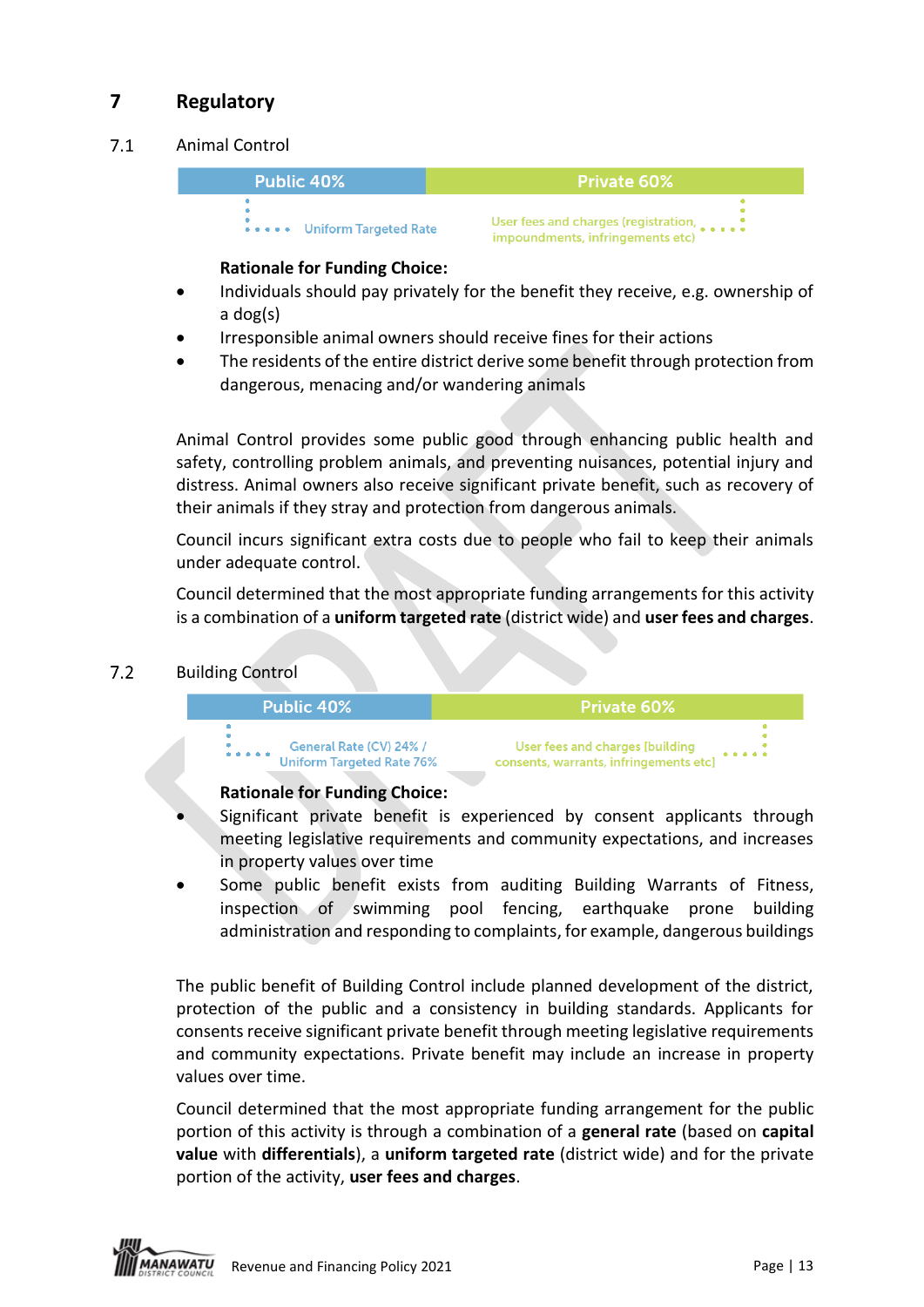#### $7.3$ Compliance and Monitoring



#### **Rationale for Funding Choice:**

- Significant public benefit includes protection of public health, ensuring safe food and alcohol premises, response to nuisance complaints (for example, noise) and bylaw non-compliance
- Some private benefit exists for businesses and consent holders meeting legislative requirements and community expectations
- Consent holders are also able to signal to the community that they have an acceptable standard of food and beverage hygiene.

Public benefits of environmental health compliance and monitoring include enhancing public health and meeting the community's expectation for safe food and alcohol premises. Consent applicants receive significant private benefits through meeting legislative requirements and community expectations. The consent provides a signal that food and licensed premises are of an acceptable standard to the consumer.

Council determined that the most appropriate funding arrangement for the public portion of this activity is through a combination of a **general rate** (based on **capital value** with **differentials**), a **uniform targeted rate** (district wide), and for the private portion, **user fees and charges**.

Legislation sets alcohol-licensing fees, which impacts on funding recoveries.

Policy work in the alcohol licensing area such as delivery of education initiatives will be met via **public funding**. Likewise, Council involvement in checking general legislative compliance confers significant public benefits.

#### <span id="page-13-0"></span> $7.4$ Consent Planning



### **Rationale for Funding Choice:**

- Consent applicants receive some private benefit through meeting legislative requirements and community expectations, and also experience monetary gain and increases in property values
- Significant district-wide public benefit includes safe and orderly development of the district and consistent district standards

Consent Planning provides both public and private benefits. Public benefits include safe and orderly development of the district, enhancement of public health and safety, consistent district standards for current and future generations, protection for the environment and opportunity for neighbours to comment on development

**ANAWATU** Revenue and Financing Policy 2021 **Page 14** and Financing Policy 2021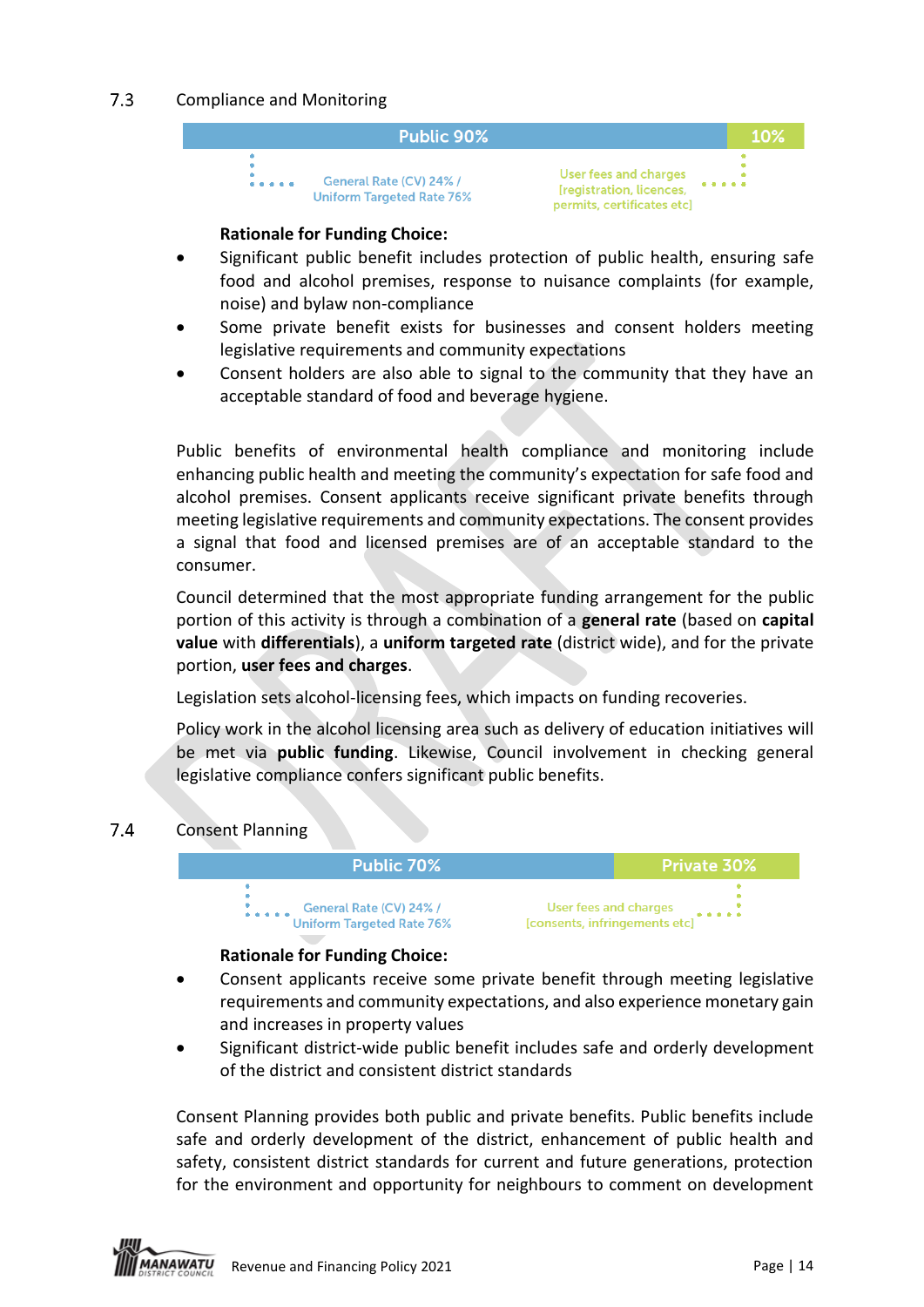proposals which exceed the norm. Applicants for consents receive significant private benefits through meeting legislative requirements and community expectations, monetary gain and increases in property values.

Council determined that the most appropriate funding arrangement for the public portion of this activity is through a combination of a **general rate** (based on **capital value** with **differentials**), a **uniform targeted rate** (district wide), and for the private portion, **user fees and charges**.

# <span id="page-14-1"></span><span id="page-14-0"></span>**8 Governance and Strategy**

| <b>Public 95-100%</b>                                              |                                                     | <b>Private 5-0%</b> |
|--------------------------------------------------------------------|-----------------------------------------------------|---------------------|
| ***** General Rate (CV) 50% / Uniform Annual General<br>Charge 50% | Election related revenue<br>during an election year |                     |
|                                                                    |                                                     |                     |

### **Rationale for Funding Choice:**

The Governance and Strategy activity provides district-wide benefit such as responsiveness to local community needs, advocacy on community issues, and development of community pride and ownership

Governance provides significant benefit to all district residents. Benefits include organised development, maintenance of key infrastructure, response to local community needs, advocacy on community issues, and development of community pride and ownership.

Council determined that the most appropriate means to fund this activity is through a **uniform targeted rate** (district wide). Of the available systems, use of a **uniform targeted rate** comes closest to ensuring all ratepayers pay equally for Governance.

The 5% flexibility allows for revenue that is received during an election year through election candidate deposits and recovery of costs associated with supporting the elections of other local bodies.

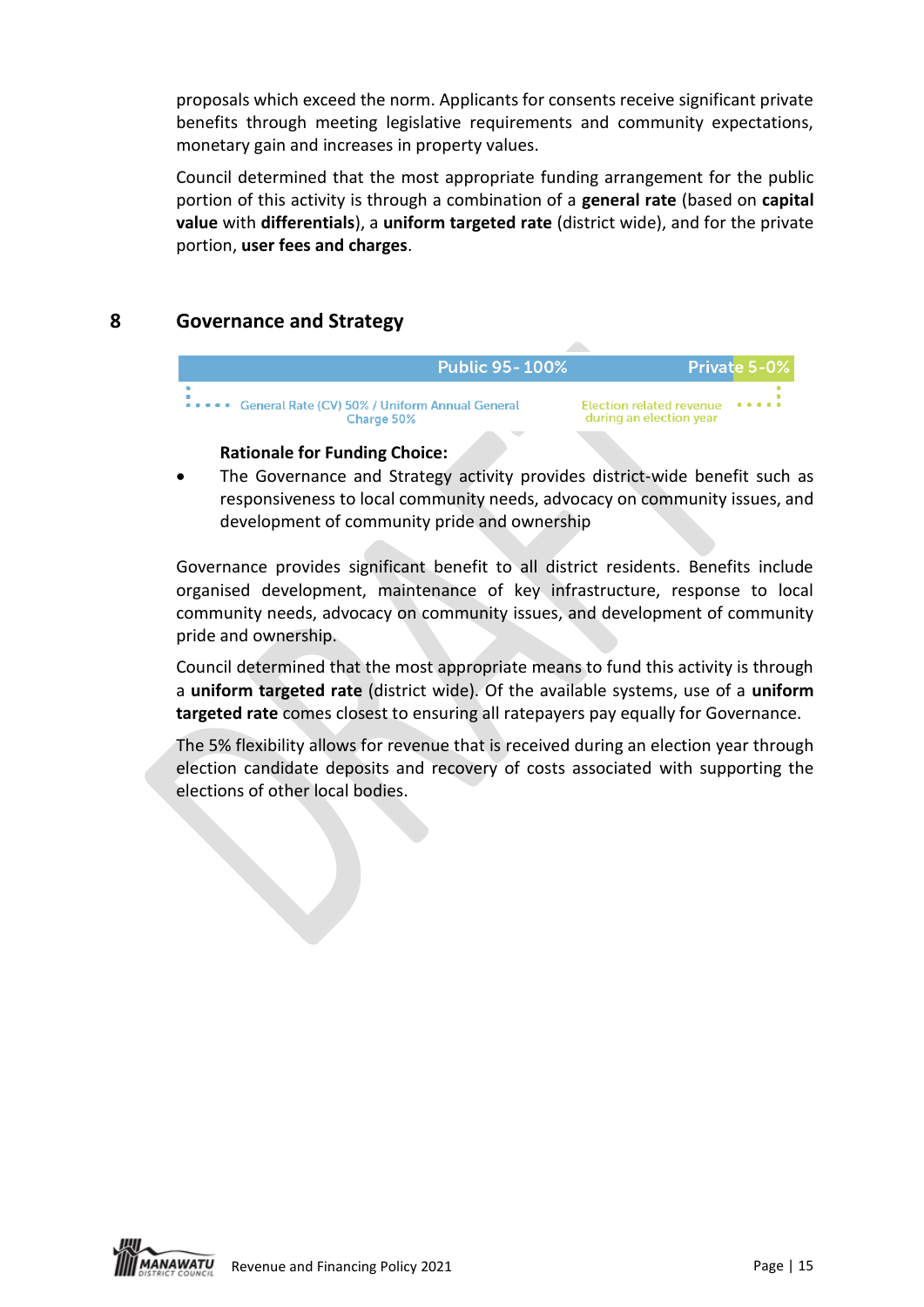# **9 Roading**

#### <span id="page-15-0"></span> $9.1$ Feilding Central Business District (CBD) Redevelopment

#### **Public 100%**

\*\*\*\*\* General Rate (CV) 15% / Targeted Rate (CV) CBD only 85%

#### **Rationale for Funding Choice:**

- The CBD development provides some district-wide public benefit through the development of an attractive business centre
- CBD businesses receive significant private benefits from upgrades to their street locations and services, drawing more customers and greater business

There are significant public benefits associated with the development of an attractive business centre. Feilding CBD provides the main retail business area in the Manawatū District. A redeveloped CBD contributes to a sense of civic pride, promotes the district, creates a positive atmosphere and is available to everyone. It helps maintain the attractiveness of the area for retail and provides business and employment opportunities.

CBD businesses receive private benefit from upgrades to their street locations and services, drawing more customers and greater business.

Council determined that the most appropriate funding arrangement for this activity is reserves or loans. These would be repaid over twenty years by a combination of a **general rate** (based on **capital value** with **differentials**), a **uniform targeted rate** (CBD only)



Subsidies [NZTA subsidy] subject.

to contract change

#### <span id="page-15-1"></span> $9.2$ Roading Network – Subsidised



Targeted Rate (CV) /

**Uniform Targeted Rate**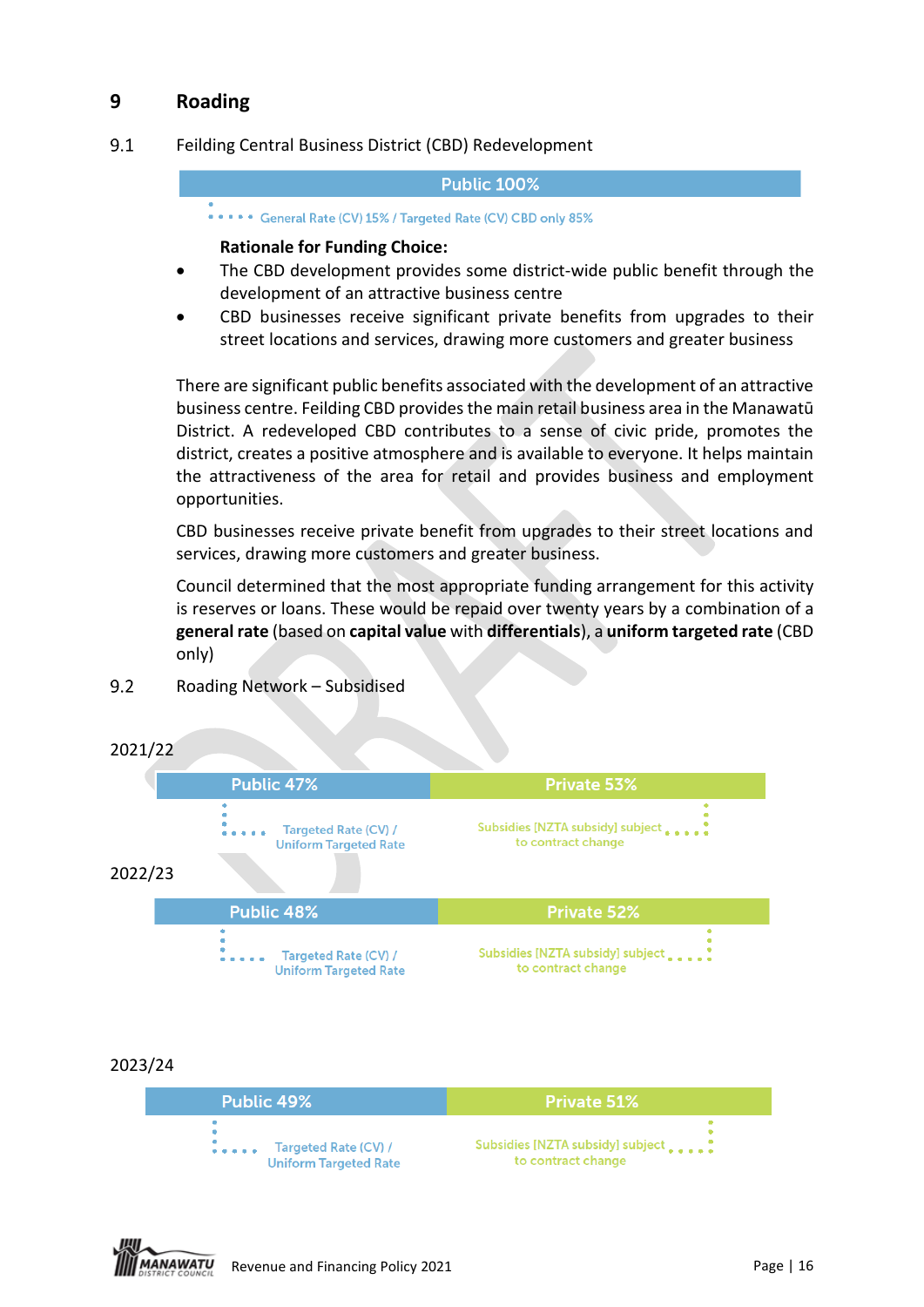### **Rationale for Funding Choice:**

- The roading network provides significant public benefit to the community, e.g. connections to other transportation networks, access and mobility for people, goods and services
- Substantial private benefit also exists through use of roads, and footpaths, access to locations, mobility and maintenance of property values

The roading and footpath network provides significant public benefit to the community, including:

- Connections to other transportation networks
- Contributions to the social and economic well-being of the district
- Access and mobility for people, goods and services
- Locality and property identification
- Separation of pedestrians from the main flow of traffic (i.e. footpaths)

Road users also receive significant private benefit through use of roads and footpaths, access to locations, mobility, and identification of properties and maintenance of property values.

Council determined that the most appropriate funding arrangement for the public portion of this activity is through a combination of a **targeted rate** and a **uniform targeted rate** (district wide). The private component of the activity would be recovered through the New Zealand Transport Agency (NZTA) subsidy.

#### <span id="page-16-0"></span> $9.3$ Roading Network – Non Subsidised

### **Public 100%**

#### .... Targeted Rate (CV) / Uniform Target Rate

### **Rationale for Funding Choice:**

• Non-subsidised roading projects are those that do not meet NZTA criteria for safety and economic benefit to the wider public of sealing the road compared to the status quo and do not attract a subsidy. Therefore these roads should be sealed on a user pays basis

Road users receive significant private benefits through access to and from their property and maintenance of property values.

Council determined that the most appropriate funding arrangement for this activity is through a combination of a **targeted rate** (based on capital value) and a **uniform targeted rate** (district wide).

### **10 Solid Waste**

#### <span id="page-16-1"></span> $10.1$ Solid Waste Collection and Disposal

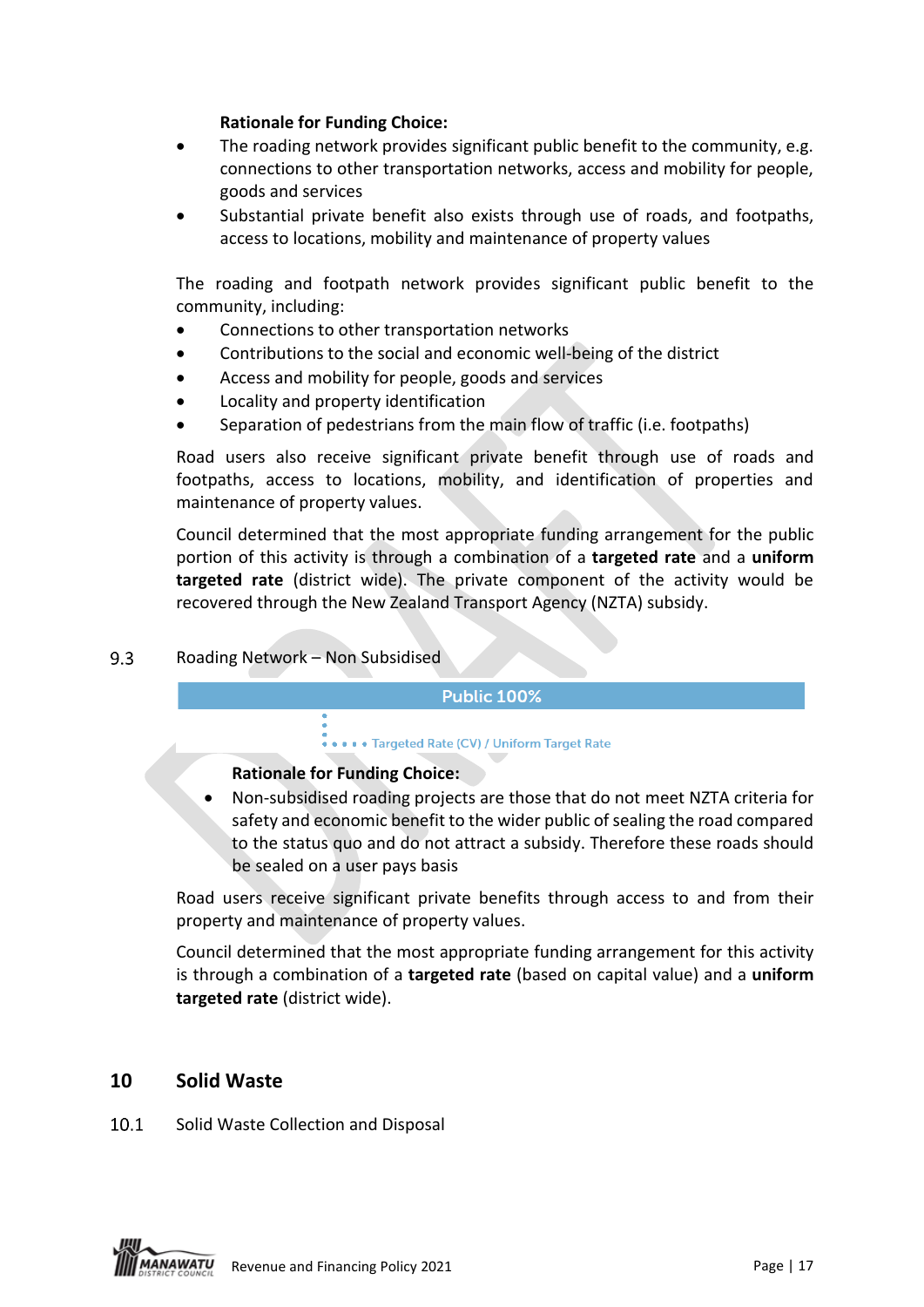#### **Public 35-45%**

#### \*\*\*\*\* Uniform Annual General Charge

User fees and charges [blue bag sales, transfer station gate takings, fines]

**Private 65-55%** 

#### **Rationale for Funding Choice:**

- Significant public benefits accrue to the community through maintenance of a healthy and safe environment, and enabling appropriate and centralised disposal of solid waste
- Private benefits are experienced including removal of household solid waste, reduction of health risks, and delivery of waste minimisation objectives
- Private users should pay for removal of their household solid waste, e.g. blue rubbish bags

The public benefits of solid waste collection include preventing and avoiding health hazards, keeping the district tidy and attractive, creating a cleaner environment for current and future generations, helping to reduce congestion at the landfill, and Council delivering on the objectives outlined in the Waste Minimisation Plan.

The private benefits of solid waste collection include removal of household solid waste and reducing potential health risks from stock-piling of solid waste. Collection also saves residents time and costs of travelling to landfills and reduces litter on roadsides.

The public benefits of solid waste disposal include maintaining a healthy and safe environment, preventing health hazards for the public, enabling appropriate disposal of solid waste in common locations.

The private benefits of solid waste disposal include provision of common locations for solid waste disposal by individuals or groups, and health and environmental benefits.

The public benefits of transfer station recycling include preserving the environment, saving landfill space, meeting community expectations for waste minimisation, and Council delivering on the objectives outlined in the Waste Minimisation Plan.

The private benefits of transfer station recycling include reducing personal cost of solid waste disposal and private contributions to protection of the environment.

Council determined that the most appropriate means to fund this activity is through a **uniform annual general charge** (district wide) and **user fees and charges.**

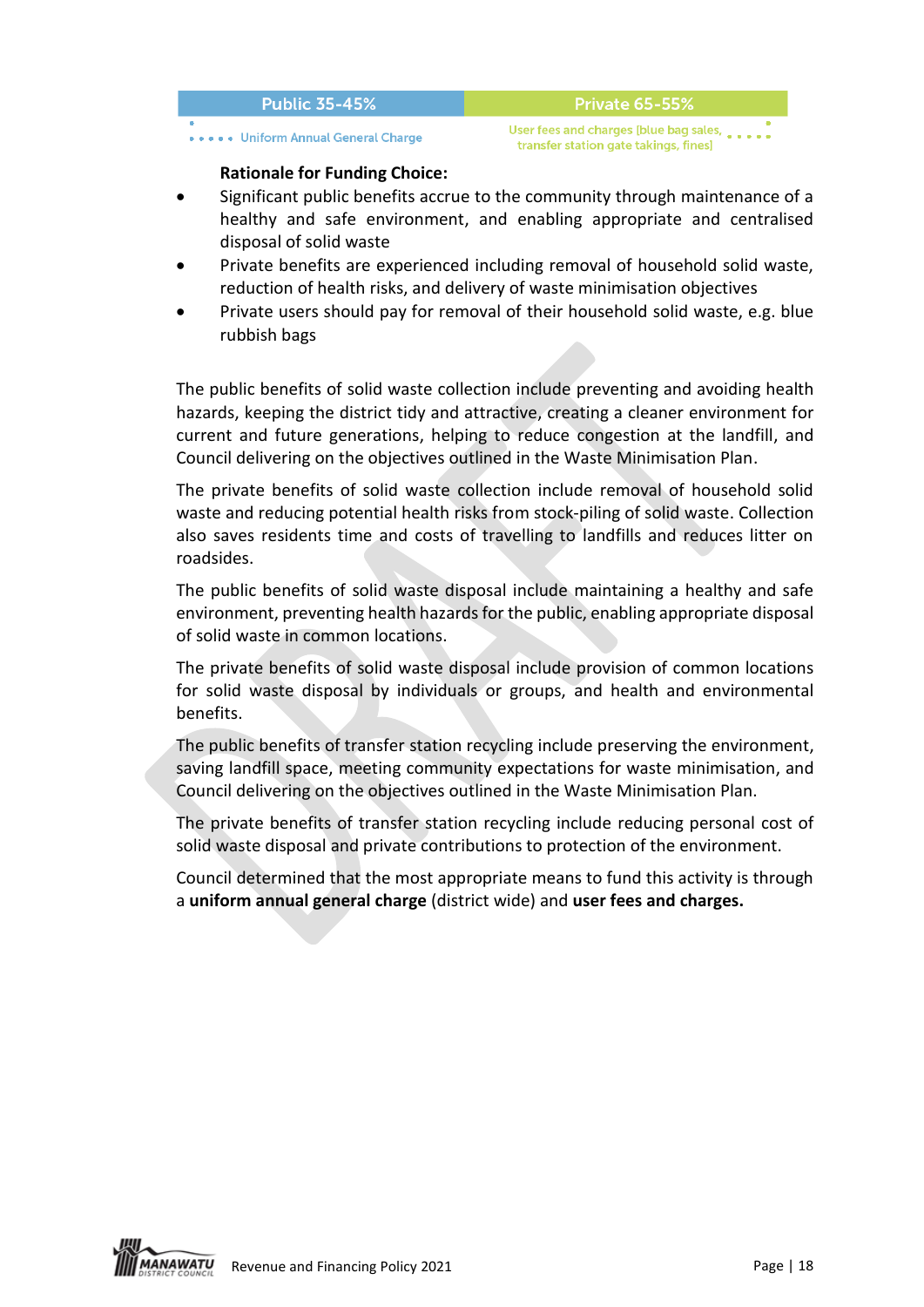#### <span id="page-18-0"></span> $10.2$ Kerbside Recycling Collection

#### **Public 100%**

# .<br>• • • • • Uniform Targeted Rate

### **Rationale for Funding Choice:**

- Significant private benefit by way of reducing personal cost of solid waste disposal and private contribution to protection of the environment
- Public benefit from recycling includes preserving environment, saving landfill space, meeting community expectations for waste minimisation

Kerbside recycling collection provides significant private benefit to Feilding residents and businesses by way of reducing personal cost of solid waste disposal and private contributions to protection of the environment.

Council determined that the most appropriate funding arrangement for this activity is a **uniform targeted rate** on those properties serviced by the Feilding kerbside recycling **scheme**.

### **11 Stormwater**

<span id="page-18-1"></span> $11.1$ Rural Land Drainage

### **Public 100%**

.... Targeted rate (LV) Scheme Specific

### **Rationale for Funding Choice:**

- The public benefits through managed risks from flooding, protecting the community (including people, property and community assets)
- The land owner benefits through managed risks from flooding, protecting the community, maintaining the economic productivity of rural land
- Significant private benefits to each person connected to a rural stormwater service, which also increases the productive capacity of their land

Rural land drainage provides public benefits through managing risks from flooding, protecting the community (including people, property and community assets), maintaining the economic productivity of rural land and property values and encouraging residential development.

There are significant private benefits from rural land drainage. Each person connected to a service uses a proportion of the available capacity. Rural land drainage provides direct benefits to land owners through increasing the productive capacity of their land. It is difficult to exclude properties from being part of a rural **scheme**.

Council determined that the most appropriate funding arrangement for this activity is a **targeted rate** (based on **land value**) on areas serviced by individual **scheme**s.

Loan funding over time will meet capital expenditure, such as expansions to the system.

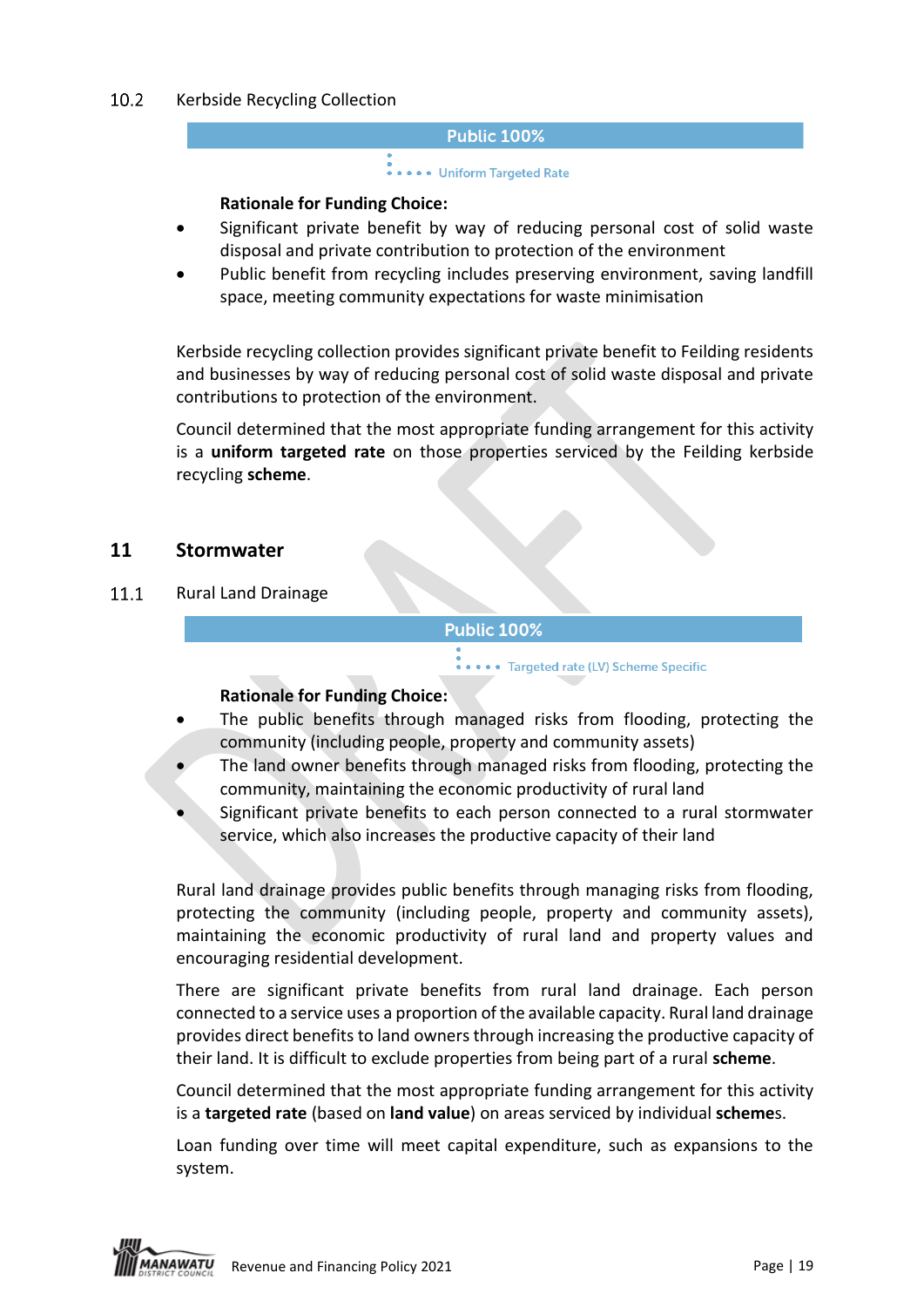#### <span id="page-19-0"></span> $11.2<sub>2</sub>$ Urban Stormwater

#### **Public 100%**

..... General Rate (CV) 20% / Uniform Targeted Rate 80%

#### **Rationale for Funding Choice:**

- The public benefits through managing risks from flooding and protecting the community
- Significant private benefits to users connected to a **scheme**

Urban stormwater provides public benefits through managing risks from flooding, protecting the community (including people, property and community assets), maintaining the economic productivity of rural land and property values and encouraging residential development.

Urban stormwater provides significant private benefits to users with each connection using a proportion of the available capacity.

Council determined that the most appropriate funding arrangement for this activity is a combination of the **general rate** (based on **capital value** with **differentials**) and **uniform targeted rate**s on areas served by the various **scheme**s.

Over time capital expenditure, such as expansions to the system will be met.

**Public 70-80%** 

### <span id="page-19-1"></span>**12 Wastewater**

#### $12.1$ **Wastewater**

**Targeted Rate (fixed)** [connected/available/restricted]

Private 30-209 User fees and charges [trade waste,

rental and leasel

**Rationale for Funding Choice:**

- **Exacerbator** pays for a clean and healthy environment, prevention of disease and maintenance of public health standard
- **Scheme** users are provided with a collective wastewater disposal **scheme**, removal of human waste and protection against disease
- Trade waste should pay fees and charges for inclusion in wastewater **scheme**

Wastewater services provide public benefits, including a clean and healthy environment for present and future generations, prevention of disease, maintenance of public health standards, enabling economic growth

A good quality and effective wastewater disposal system is a key service to attract people and businesses to the district and to help sustain economic growth. **Scheme** users receive significant private benefits from provision of a collective wastewater disposal **scheme**, including the removal of human waste and protection against disease. Many rural and lifestyle properties have onsite wastewater disposal so do not directly benefit from Council's reticulated wastewater network.

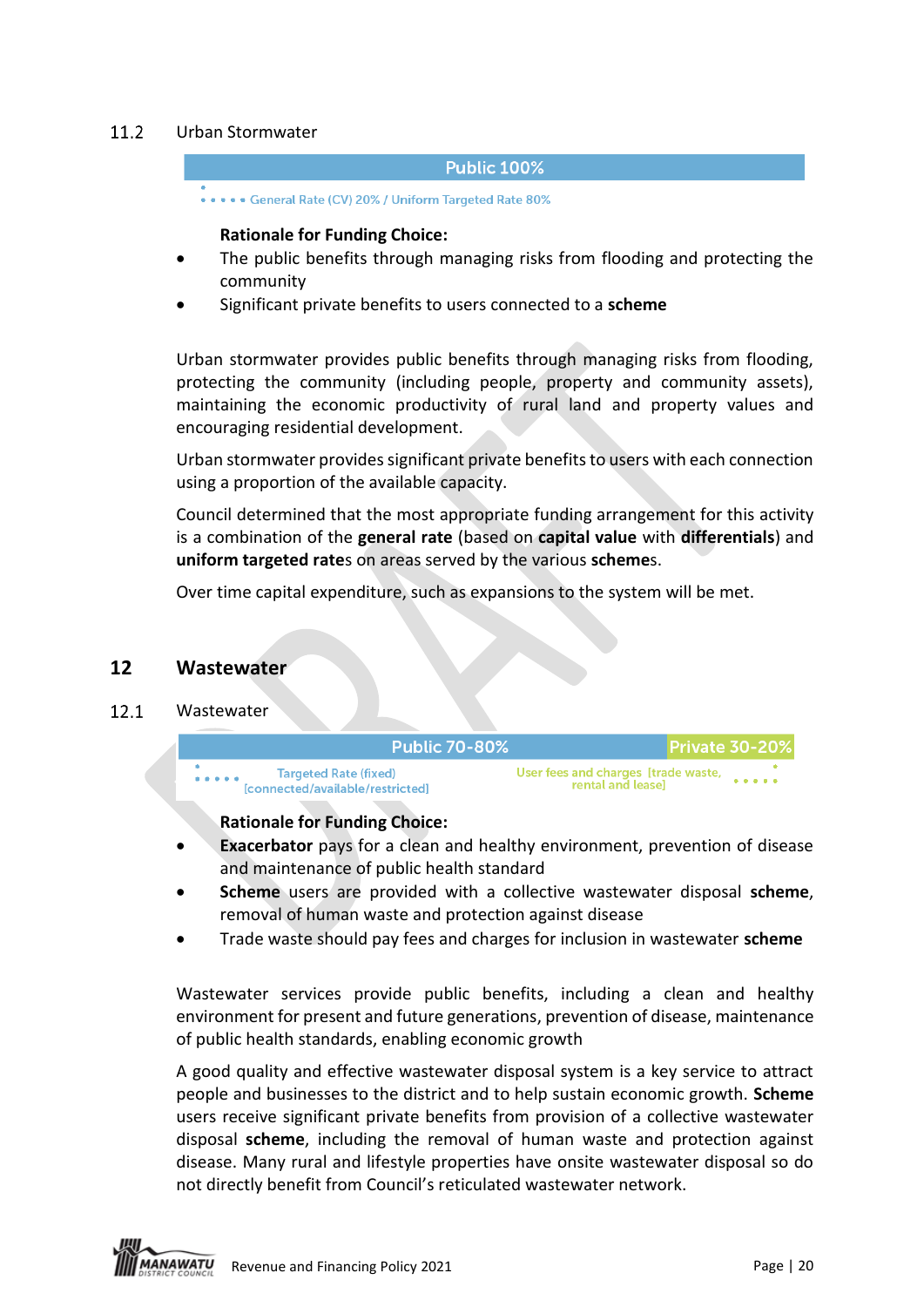The costs of providing and improving wastewater infrastructure in some areas of the district may be beyond the ability of the community to pay.

Council determined that the most appropriate funding arrangement for this activity is **targeted rate**s on areas serviced by individual **scheme**s.

Loans and /or depreciation funding over time will meet capital expenditure, such as the renewal of pipes or expansions to the system.

#### $12.2$ Nursery



### **Rationale for Funding Choice:**

- The nursery is privately operated and not open to the general public
- The nursery is not competing with other local and regional nurseries

The Native Plant Nursery caters for significant planting projects associated with a range of community restoration initiatives. These include supporting Council beautification initiatives and strengthening remnant populations of surviving native plants across the district.

Council determined that the most appropriate funding arrangement for this activity is **private funding** through plant sales and planting charges.